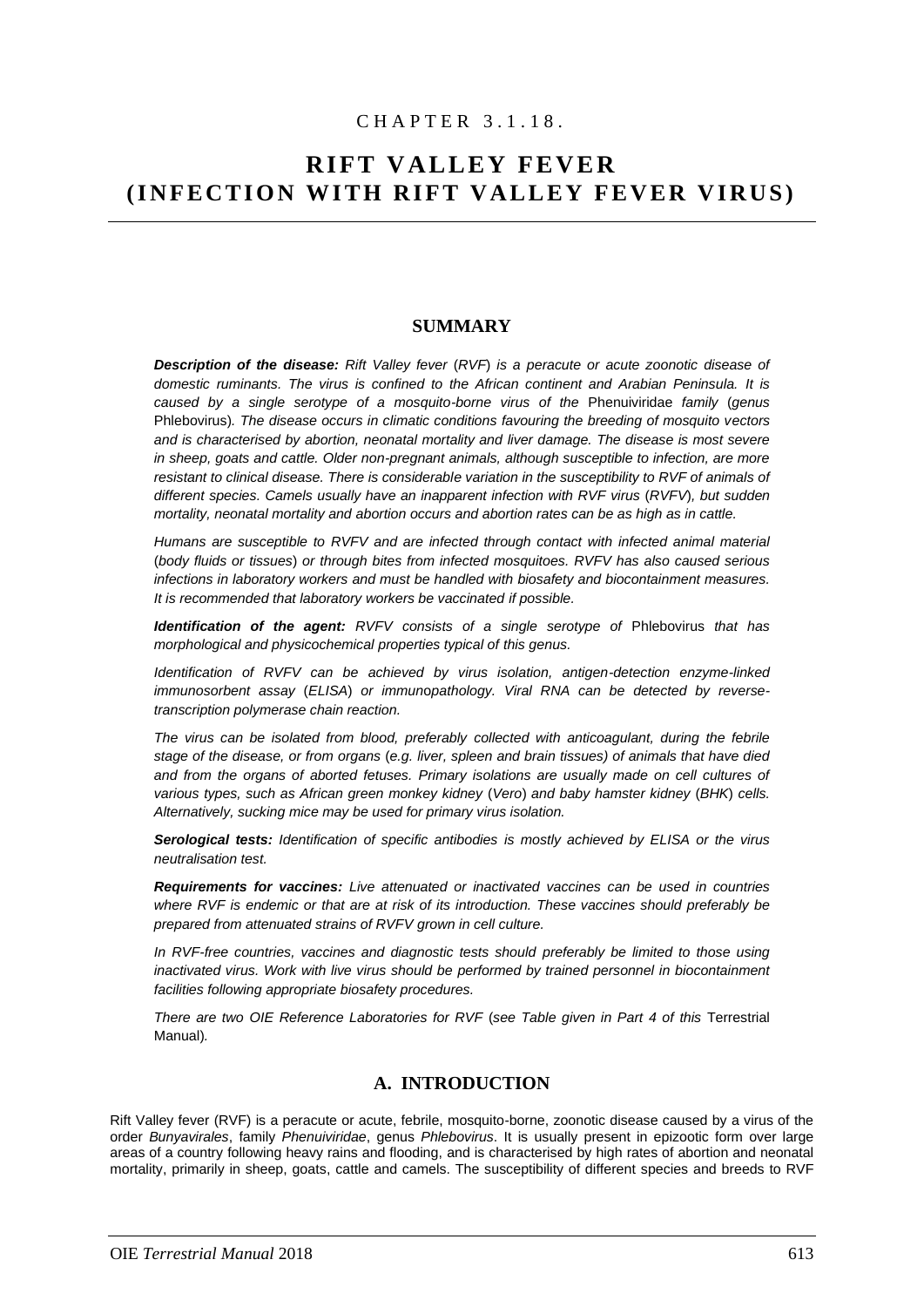may vary considerably. Some animals may have inapparent infections, while others have severe clinical disease with mortality and abortion. Susceptible, older non-pregnant animals often do not show signs of disease.

Signs of the disease tend to be nonspecific, rendering it difficult to recognise individual cases during epidemics (Coackley *et al.*, 1967; Coetzer, 1982; Coetzer & Barnard, 1977; Easterday, 1965; Gerdes, 2004; Mansfield *et al.,*  2015; Meegan & Bailey, 1989; Swanepoel & Coetzer, 1994; Weiss, 1957); however, the occurrence of numerous abortions and mortalities among young animals, together with disease in humans, is characteristic of RVF. RVF has a short incubation period of about 12–36 hours in lambs. A biphasic fever of up to 41°C may develop, and the body temperature remains elevated until shortly before death. Affected animals are listless, disinclined to move or feed, and may show enlargement of superficial lymph nodes and evidence of abdominal pain. Lambs rarely survive longer than 36 hours after the onset of signs of illness. Animals older than 2 weeks may die peracutely, acutely or may recover or develop an inapparent infection. Some animals may regurgitate ingesta and may show melaena or bloody, foul-smelling diarrhoea and bloodstained mucopurulent nasal discharge. Icterus may sometimes be observed, particularly in cattle. In addition to these signs, adult cattle may show lachrymation, salivation and dysgalactia. In pregnant sheep, the mortality and abortion rates vary from 5% to almost 100% in different outbreaks and between different flocks. The death rate in cattle is usually less than 10%. Camels have been regularly involved in the RVF epidemics in East Africa, Egypt and more recently Mauritania. Clinical disease is usually not seen in adult camels, but sudden deaths, abortion and some early post-natal deaths have been observed. Differential diagnosis includes: bluetongue, Wesselsbron disease, enterotoxemia of sheep, ephemeral fever, brucellosis, vibriosis, trichomonosis, Nairobi sheep disease, heartwater, ovine enzootic abortion, toxic plants, bacterial septicaemias, peste des petits ruminants, anthrax and Schmallenberg disease.

The hepatic lesions of RVF are very similar in all species, varying mainly with the age of the infected individual (Coetzer, 1982). The most severe lesion, occurring in aborted fetuses and newborn lambs, is a moderately to greatly enlarged, soft, friable liver with a yellowish-brown to dark reddish-brown colour with irregular congested patches. Numerous greyish-white necrotic foci are invariably present in the parenchyma, but may not be clearly discernible. In adult sheep, the lesions are less severe and pinpoint reddish to greyish-white necrotic foci are distributed throughout the parenchyma. Haemorrhage and oedema of the wall of the gallbladder are common. Hepatic lesions in lambs are almost invariably accompanied by numerous small haemorrhages in the mucosa of the abomasum. The contents of the small intestine and abomasum can be dark chocolate-brown as a result of the presence of partially digested blood. In all animals, the spleen and peripheral lymph nodes can be enlarged, oedematous and may have petechiae.

Microscopically, hepatic necrosis is the most obvious lesion of RVF in both animals and humans. In fetuses and neonates of cattle and sheep, foci of necrosis consist of dense aggregates of cellular and nuclear debris, some fibrin and a few inflammatory cells. There is a severe lytic necrosis of most hepatocytes and the normal architecture of the liver is lost. In about 50% of affected livers, intranuclear inclusion bodies that are eosinophilic and oval or rod-shaped are found. Mineralisation of necrotic hepatocytes is also seen. In adult animals, hepatic necrosis is less diffuse, and in sheep, icterus is more common than in lambs (Coetzer, 1982; Swanepoel & Coetzer, 1994).

In humans, RVF infections are usually inapparent or associated with a moderate to severe, nonfatal, influenza-like illness (Madani *et al.*, 2003; McIntosh *et al.*, 1980; Meegan, 1981). A minority of patients may develop retinal lesions, encephalitis, or severe hepatic disease with haemorrhagic manifestations, which is generally fatal. RVF virus (RVFV) has caused serious human infections in laboratory workers. Staff should be vaccinated when a vaccine is available. An inactivated vaccine has been developed for human use. However, this vaccine is not licensed and is not commercially available. It has been used experimentally to protect veterinary and laboratory personnel at high risk of exposure to RVF. Further information about the disease and vaccination in humans is available from WHO<sup>1</sup>. RVFV should be handled at an appropriate biosafety and containment level determined by biorisk analysis (see Chapter 1.1.4 *Biosafety and biosecurity: Standard for managing biological risk in the veterinary laboratory and animal facilities*). Particular care needs to be exercised when working with infected animals or when performing post-mortem examinations.

RVFV consists of a single serotype of the *Phenuiviridae* family (genus *Phlebovirus*) and has morphological and physicochemical properties typical of bunyaviruses. The virus is enveloped, spherical and 80–120 nm in diameter. Glycoprotein spikes project through a bilayered lipid envelope. The virus is readily inactivated by lipid solvents and acid conditions below pH 6. RVFV has a three-segmented, single-stranded, negative-sense RNA genome and consists of the following segments: L (large), M (medium) and S (small), each of which is contained in a separate nucleocapsid within the virion. The S segment is an ambisense RNA, i.e. has bi-directional coding (Giorgi, 1991).

<sup>1</sup> http://www.who.int/mediacentre/factsheets/fs207/en/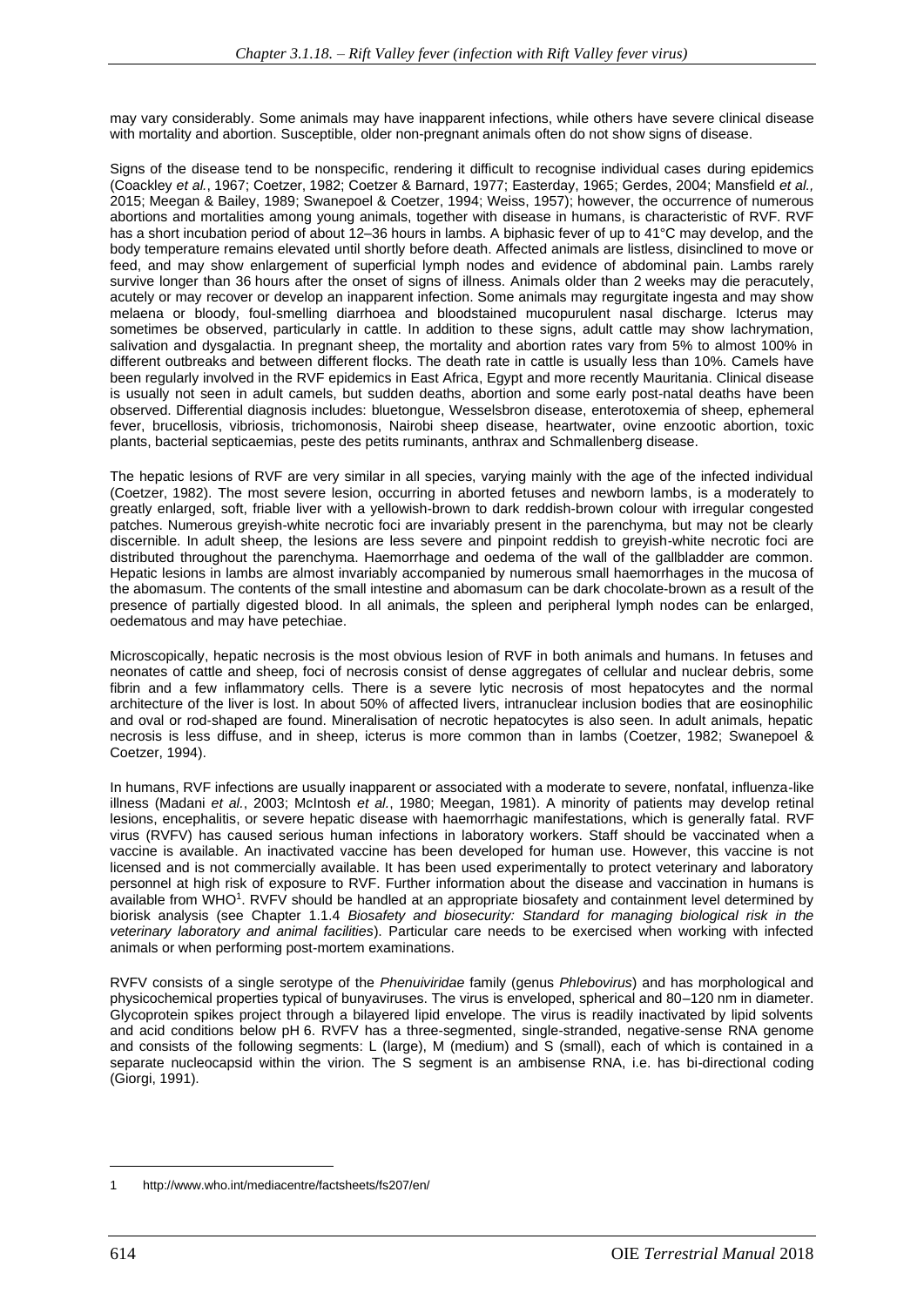No significant antigenic differences have been demonstrated between RVF isolates and laboratory-passaged strains from many countries, but differences in pathogenicity between genotypes have been shown (Bird *et al.*, 2007; Swanepoel *et al.*, 1986).

RVFV is endemic in many African countries and may involve several countries in the region at the same time or progressively expand geographically over the course of a few years. In addition to Africa, large outbreaks have been observed in the Arabian Peninsula and some Indian Ocean Islands. These generally, but not exclusively, follow the periodic cycles of unusually heavy rainfall, which may occur at intervals of several years, or the flooding of wide areas favouring the proliferation of mosquitoes.

Rainfall facilitates mosquito eggs to hatch. *Aedes* mosquitoes acquire the virus from feeding on infected animals, and may potentially vertically transmit the virus, so that new generations of infected mosquitoes may hatch from their eggs (Linthicum *et al.,* 1985). This provides a potential mechanism for maintaining the virus in nature, as the eggs of these mosquitoes may survive for periods of up to several years in dry conditions. Once livestock is infected, a wide variety of mosquito species may act as the vector for transmission of RVFV and can spread the disease.

Low level RVF activity may take place during inter-epizootic periods. RVF should be suspected when exceptional flooding and subsequent abundant mosquito populations are followed by the occurrence of abortions, together with fatal disease marked by necrosis and haemorrhages in the liver that particularly affect newborn lambs, kids and calves, potentially concurrent with the occurrence of an influenza-like illness in farm workers and people handling raw meat.

During an outbreak, preventive measures to protect workers from infection should be employed when there are suspicions that RVFV-infected animals or animal products are to be handled.

# **B. DIAGNOSTIC TECHNIQUES**

The collection of specimens and their transport should comply with the recommendations in Chapter 1.1.2 *Collection, submission and storage of diagnostic specimens* and Chapter 1.1.3 *Transport of biological materials* of this *Terrestrial Manual*.

Proper diagnosis should always use a combination of techniques based on history, the purpose of the testing and the stage of the suspected infection. For a definitive interpretation, combined epidemiological, clinical and laboratory information should be evaluated carefully.

All the test methods described below should be validated in each laboratory using them (see Chapter 1.1.6 *[Principles and methods of validation of diagnostic assays for infectious diseases](http://www.oie.int/fileadmin/Home/eng/Health_standards/tahm/1.01.05_VALIDATION.pdf)*). The OIE Reference Laboratories for RVF should be contacted for technical support. Table 1 provides a general guidance summary on the use of the diagnostic tests methods. More detailed aspects are addressed in the test descriptions that follow.

|                                    | <b>Purpose</b>                                                       |                                                                        |                                          |                                                   |                                                |                                                                                 |  |
|------------------------------------|----------------------------------------------------------------------|------------------------------------------------------------------------|------------------------------------------|---------------------------------------------------|------------------------------------------------|---------------------------------------------------------------------------------|--|
| <b>Method</b>                      | Population<br>freedom from<br>infection<br>(unvaccinated<br>animals) | Individual<br>animal<br>freedom from<br>infection prior<br>to movement | Contribute to<br>eradication<br>policies | Confirmation<br>of clinical<br>cases <sup>2</sup> | Prevalence<br>of infection $-$<br>surveillance | Immune status<br>in individual<br>animals or<br>populations<br>post-vaccination |  |
| Agent identification <sup>3</sup>  |                                                                      |                                                                        |                                          |                                                   |                                                |                                                                                 |  |
| Virus isolation in<br>cell culture |                                                                      |                                                                        |                                          | $^{+++}$                                          | $\ddot{}$                                      |                                                                                 |  |
| Virus isolation in<br>sucking mice |                                                                      |                                                                        |                                          | $\div$                                            | $\ddot{}$                                      |                                                                                 |  |

*Table 1. Test methods available for diagnosis of Rift Valley fever and their purposes*

<sup>2</sup> Laboratory confirmation of clinical cases should require a combination of at least two positive results from two different diagnostic test methods: either positive for virus or viral RNA and antibodies or positive for IgM and IgG with demonstration of rising titres between paired sera samples collected 2–4 weeks apart. Depending of the stage of the disease, virus or antibodies will be detected.

A combination of agent identification methods applied on the same clinical sample is recommended.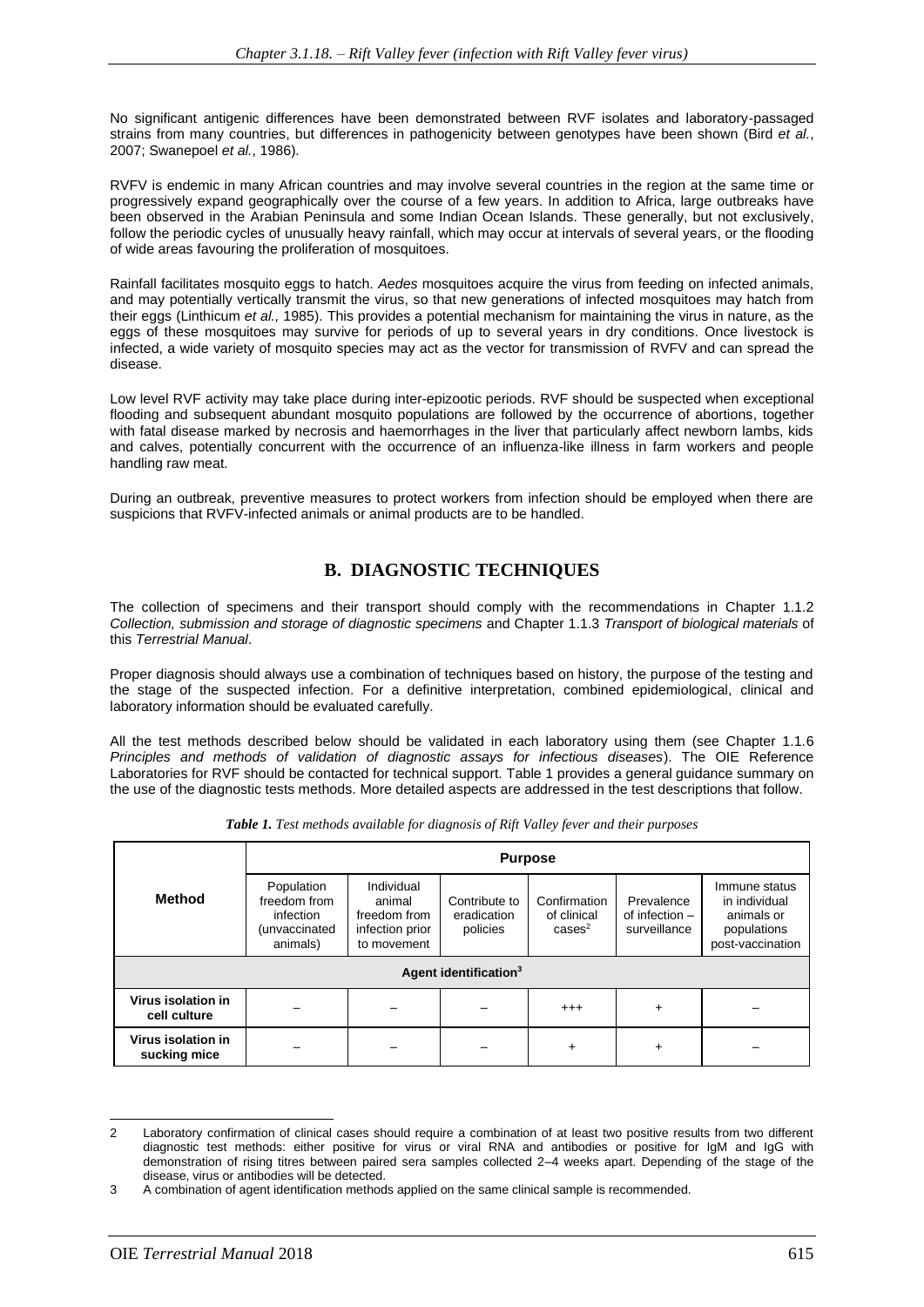|                                                  | <b>Purpose</b>                                                       |                                                                        |                                          |                                                   |                                                |                                                                                 |  |
|--------------------------------------------------|----------------------------------------------------------------------|------------------------------------------------------------------------|------------------------------------------|---------------------------------------------------|------------------------------------------------|---------------------------------------------------------------------------------|--|
| <b>Method</b>                                    | Population<br>freedom from<br>infection<br>(unvaccinated<br>animals) | Individual<br>animal<br>freedom from<br>infection prior<br>to movement | Contribute to<br>eradication<br>policies | Confirmation<br>of clinical<br>cases <sup>2</sup> | Prevalence<br>of infection $-$<br>surveillance | Immune status<br>in individual<br>animals or<br>populations<br>post-vaccination |  |
| <b>RT-PCR</b>                                    |                                                                      |                                                                        |                                          | $^{+++}$                                          | $+$                                            |                                                                                 |  |
| Antigen detection                                |                                                                      |                                                                        |                                          | $++$                                              | $+$                                            |                                                                                 |  |
| Histopathology<br>with immuno-<br>histochemistry |                                                                      |                                                                        |                                          | $++$                                              |                                                |                                                                                 |  |
| Detection of immune response                     |                                                                      |                                                                        |                                          |                                                   |                                                |                                                                                 |  |
| <b>ELISA</b>                                     | $^{+++}$                                                             | $^{++}$                                                                | $^{+++}$                                 | $++$                                              | $^{+++}$                                       | $^{++}$                                                                         |  |
| <b>PRNT</b>                                      | $^{+++}$                                                             | $^{++}$                                                                | $^{+++}$                                 | $++$                                              | $++$                                           | $^{++}$                                                                         |  |

Key: +++ = recommended method; ++ = suitable method; + = may be used in some situations, but cost, reliability, or other factors severely limits its application;  $-$  = not appropriate for this purpose.

Although not all of the tests listed as category +++ or ++ have undergone formal validation, their routine nature and the fact that they have been used widely without dubious results, makes them acceptable.

RT-PCR = reverse-transcription polymerase chain reaction;

ELISA = enzyme-linked immunosorbent assay; PRNT = plaque reduction neutralisation test.

# **1. Identification of the agent**

RVFV may be isolated from serum but preferentially from plasma or blood collected with anticoagulant during the febrile stage of the disease in live animals, or from liver, spleen and brain of animals that have died, or from aborted fetuses. Primary isolation is usually performed in cell cultures of various types or by intracerebral inoculation of sucking mice.

# **1.1. Specimen collection**

Using appropriate protective equipment to ensure biosafety of the staff, approximately 5 ml of blood with anticoagulant (preferably ethylene diamine tetra-acetic acid [EDTA]) collected during the febrile stage of the disease, or approximately 1 cm<sup>3</sup> of liver, spleen, brain or abortion products collected postmortem, should be submitted for virus isolation. The samples should be kept at 0-4°C during transit. If transport to the laboratory is likely to take more than 24 hours, the samples should be frozen and sent on dry ice or frozen cold pack. In the case of a blood sample, plasma should be collected and frozen for transport.

# **1.2. Isolation in cell culture**

A variety of cell line monolayers including African green monkey kidney (Vero), baby hamster kidney (BHK) and AP61 mosquito cells (Digoutte *et al.*, 1989) may be used. They are inoculated with 1/10 dilution of the sample and incubated at 37°C for 1 hour (with mosquito cell lines, the incubation should be done at 27°C for 1 hour). It is advisable to also inoculate some cultures with a further 1/100 dilution of the inoculum. This is to avoid the production of defective particles, which follows the use of very high titre virus inoculum. The inoculum is removed and the monolayer is washed with phosphate-buffered saline (PBS) or culture medium. The wash solution is removed, replaced by fresh culture medium and incubated at an appropriate temperature. The cultures are observed for 5–6 days. Mammalian cell lines are preferably used as RVFV induces a consistent cytopathic effect (CPE) characterised by slight rounding of cells followed by destruction of the whole cell sheet within 12–24 hours. Confirmation of virus isolation should be performed preferably by immunostaining or reverse-transcription polymerase chain reaction (RT-PCR).

#### **1.3. Isolation in sucking mice**

For reasons of animal welfare and biosafety, this method should be avoided if possible. Approximately 1 g of homogenised tissue is suspended 1/10 in cell culture medium or buffered saline, pH 7.5, containing sodium penicillin (1000 International Units [IU]/ml), streptomycin sulphate (1 mg/ml), mycostatin (100 IU/ml), or fungizone (2.5 µg/ml). The suspension is centrifuged at 1000 *g* for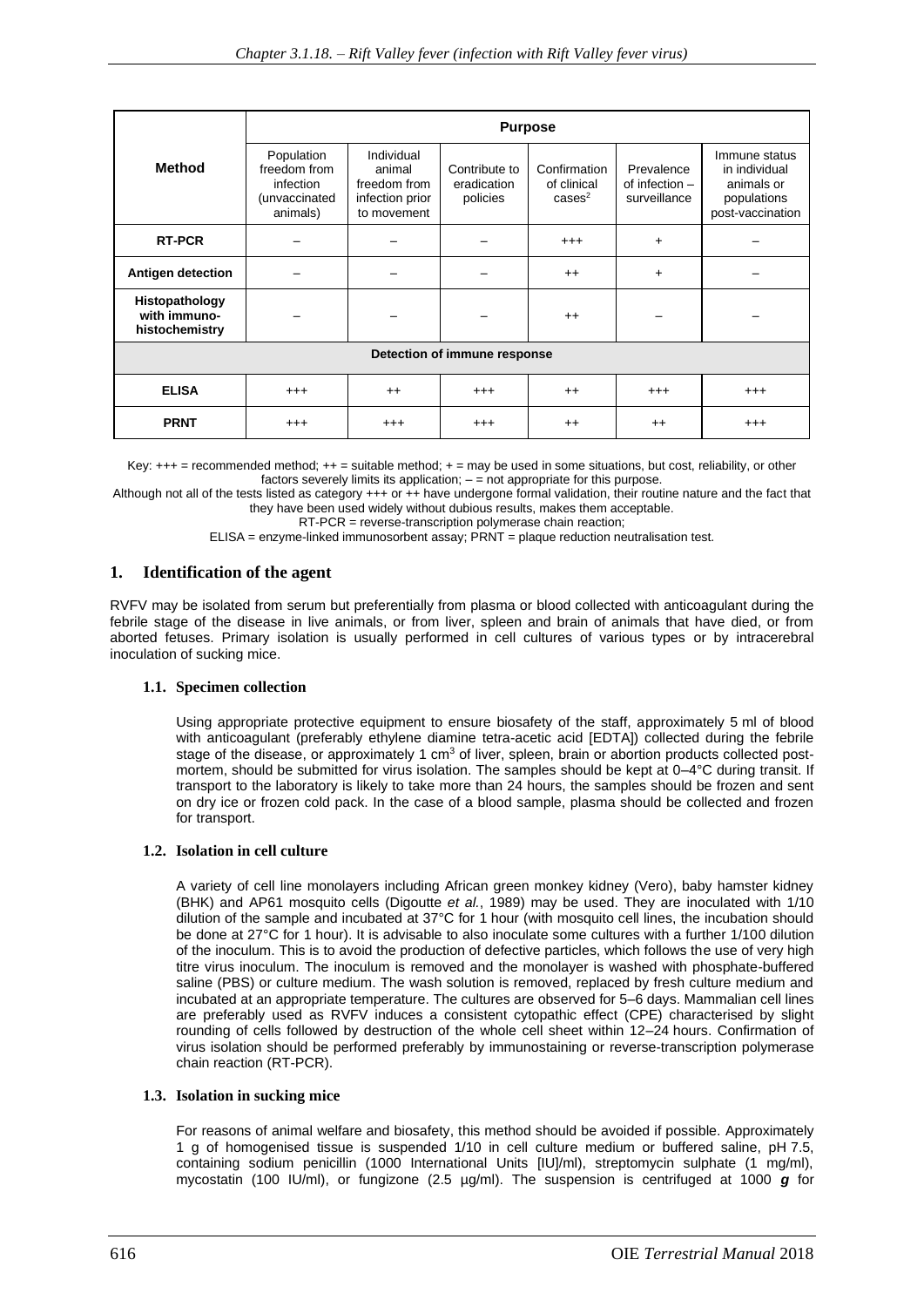10 minutes and the supernatant fluid is injected intracerebrally into 1- to 5-day-old mice. Sucking mice will either die or be obviously ill by day 2 post-inoculation.

Confirmation of virus isolation should be performed preferably by immunostaining or PCR.

#### **1.4. Reverse-transcription polymerase chain reaction**

A rapid diagnosis can also be made by detection of viral RNA (Sall *et al.*, 2001) using validated conventional or real-time RT-PCR (Bird *et al.*, 2007; Drosten *et al.*, 2002; Garcia *et al.*, 2001; Sall *et al.*, 2001). These techniques have been very useful during RVF outbreaks in Africa. They may also be used to detect RVFV RNA in mosquito pools (Jupp *et al.*, 2000).

These techniques should be followed by sequencing of selected samples. Below are proposed protocols for conventional and real-time RT-PCR. For information on specific procedures consult the OIE Reference Laboratories.

#### **1.4.1. Agarose gel-based RT-PCR assay**

This procedure is used by the OIE Reference Laboratories. The RT-PCR assay consists of the three successive procedures of (a) extraction of template RNA from the test or control sample followed by (b) RT of the extracted RNA, (c) PCR amplification of the RT product and (d) detection of the PCR products by agarose gel electrophoresis.

i) Test procedure

RNA is extracted using an appropriate chemical method according to the procedure recommended by the manufacturer of the commercial kit. When the procedure is completed, retain the extracted RNA samples on ice if the RT step is about to be performed. Otherwise store at –20°C or –70°C. For RT-PCR, the protocol from Sall *et al*. (2001) is used. For the first RT-PCR step, NSca (5-'CCT-TAA-CCT-CTA-ATC-AAC-3') and NSng (5'-TA-TCA-TGG-ATT-ACT-TTC-C-3') primers are used.

a) Prepare the PCR mix described below for each sample. It is recommended to prepare the mix in bulk for the number of samples to be tested plus one extra sample.

Nuclease-free water (15.5 µl); RT-PCR reaction buffer,  $5x$  conc (10 µl); MgCl<sub>2</sub>, 25 mM  $(1 \mu l)$ ; dNTPs, 10 mM mixture each of dATP, dCTP, dGTP, dTTP  $(1 \mu l)$ ; primer NSca, 10 µM (2.5 µl); primer NSng 10 µM (2.5 µl): Enzyme mix, 5 units/µl (0.25 µl).

- b) Add 40 µl of PCR reaction mix to a well of a PCR plate or to a microcentifuge tube for each sample to be assayed followed by 10 µl of the RNA (prepared in step i) to give a final reaction volume of 50 µl.
- c) Centrifuge the plate or tubes for 1 minute in a suitable centrifuge to mix the contents of each well.
- d) Place the plate in a thermal cycler for PCR amplification and run the following programme:

45°C for 30 minutes: 1 cycle;

95°C for 2 minutes: 1 cycle;

94°C for 30 seconds, 44°C for 30 seconds, 72°C for 1 minute: 40 cycles;

72°C for 5 minutes: 1 cycle.

e) Mix a 20 µl aliquot of each PCR reaction product with 4 µl of staining solution and load onto a 1.2% agarose gel. After electrophoresis a positive result is indicated by the presence of a 810 bp (242 bp for Clone 13) band corresponding to RVFV sequence in the NSs coding region of the S segment of the genome.

For the nested RT-PCR step, NS3a (5'-ATG-CTG-GGA-AGT-GAT-GAG-CG-3') and NS2g (5'-GAT-TTG-CAG-AGT-GGT-CGT-C-3') are used.

f) Prepare the PCR mix described below for each sample. It is recommended to prepare the mix in bulk for the number of samples to be tested plus one extra sample.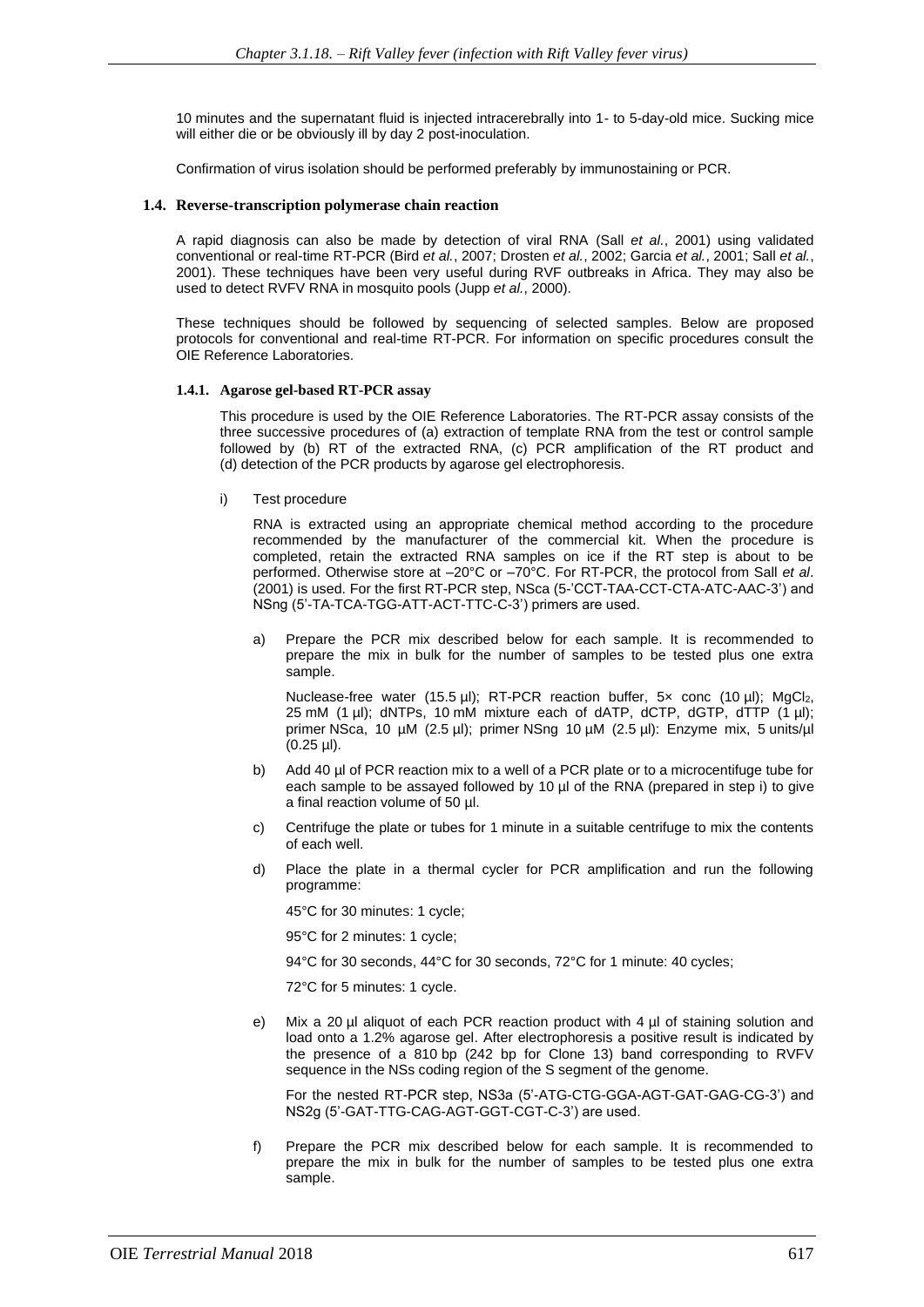Nuclease-free water  $(35.5 \text{ µ})$ ; RT-PCR reaction buffer,  $10 \times$  conc  $(5 \text{ µ})$ ; MgCl<sub>2</sub>, 25 mM (1.25  $\mu$ I); dNTPs, 10 mM mixture each of dATP, dCTP, dGTP, dTTP (1  $\mu$ I); primer NS3a (5'-ATG-CTG-GGA-AGT-GAT-GAG-CG-3'), 10 µM (2.5 µl); primer NS2g (5'-GAT-TTG-CAG-AGT-GGT-CGT-C-3'), 10 µM (2.5 µl): Enzyme mix, 5 units/µl (0.25 µl).

- g) Add 49 µl of PCR reaction mix to a well of a PCR plate or to a microcentifuge tube for each sample to be assayed followed by 1  $\mu$  of the amplicon obtained from RT-PCR reaction with NSca and NSng to give a final reaction volume of 50 µl.
- h) Centrifuge the plate or tubes for 1 minute in a suitable centrifuge to mix the contents of each well.
- i) Place the plate in a thermal cycler for PCR amplification and run the following programme:

95°C for 2 minutes: 1 cycle;

94°C for 1 minute, 55°C for 1 minute, 72°C for 1 minute: 25 cycles;

72°C for 5 minutes: 1 cycle.

j) Mix a 20 µl aliquot of each PCR reaction product with 4  $\mu$ l of staining solution and load onto a 1.2% agarose gel. After electrophoresis a positive result is indicated by the presence of a 668 bp (129 bp for Clone 13) band corresponding to RVFV sequence in the NSs coding region of the S segment of the genome.

#### **1.4.2. Real-time RT-PCR assay**

The real-time RT-PCR assay can use the same procedures for extraction of total RNA from the test or control sample followed by RT of the extracted RNA as for the conventional procedure. The protocol is adapted from Drosten *et al*. (2002). If commercial kits are used the manufacturers' method should be followed.

- i) Test procedure
	- a) Prepare the PCR mix described below for each sample. Again it is recommended to prepare the mix in bulk for the number of samples to be tested plus one extra sample.

Nuclease-free water (1.4 µl); RT-PCR reaction master mix,  $2 \times$  conc. (10 µl); real-time PCR forward primer **RVS**: 5'-AAA-GGA-ACA-ATG-GAC-TCT-GGT-CA-3', 10 µM (2 µl); real-time PCR reverse primer **RVAs**: 5'-CAC-TTC-TTA-CTA-CCA-TGT-CCT-CCA-AT-3', 10 µM (2 µl); **RVP**: **FAM** 5'-AAA-GCT-TTG-ATA-TCT-CTC-AGT-GCC-CCA-A-3' **TAMRA** 20 µM (0.2 µl).

- b) Add 17 µl PCR reaction mix to a well of a real-time PCR plate for each sample to be assayed followed by 3 µl of the prepared RNA to give a final reaction volume of 20 µl.
- c) Spin the plate for 1 minute in a suitable centrifuge to mix the contents of each well.
- d) Place the plate in a real-time PCR machine for PCR amplification and run the following programme:

45°C for 30 minutes: 1 cycle;

95°C for 5 minutes: 1 cycle;

95°C for 5 seconds, 57°C for 35 seconds: 45 cycles.

e) Interpreting the results: assign a threshold cycle (CT) value to each PCR reaction from the amplification plots (fluorescence signal versus cycle number); different cutoff values may be appropriate for different sample types. The CT values used to assign samples as either RVFV positive or negative should be defined by individual laboratories using appropriate reference material.

#### **1.5. Antigen detection**

The antigen detection enzyme-linked immunosorbent assay (ELISA) is an immunocapture test. Samples are tested at different dilutions with appropriate positive and negative controls. This test has been used for human and animal samples during outbreaks in Saudi Arabia and Kenya (Madani *et al*., 2003; Munyua *et al*., 2010).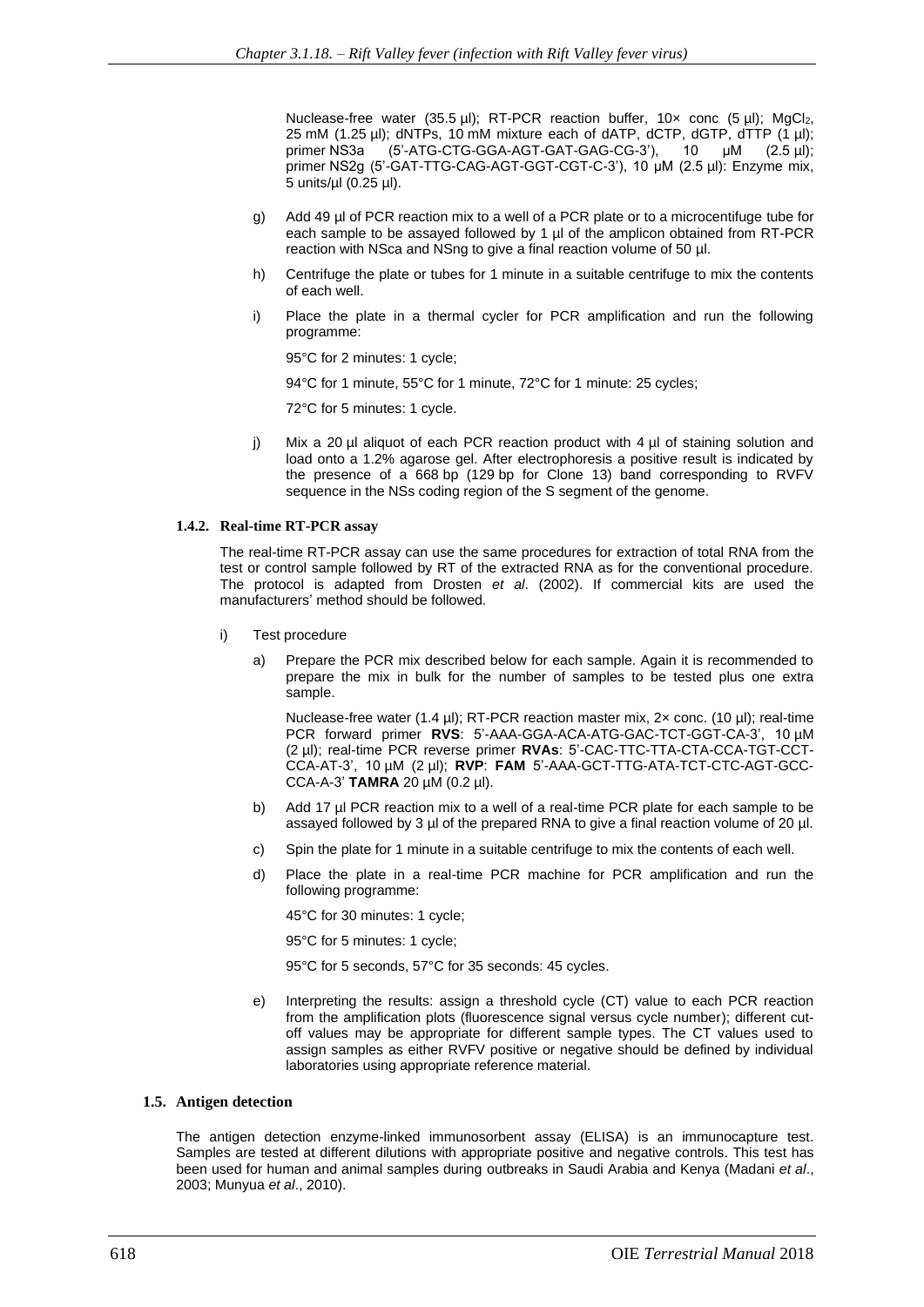# **1.5.1. Test procedure**

The controls and antisera used in the performance of this assay should have been treated to inactivate any RVFV that they may have contained at the time of production. These products are safe, within the limits of our ability to detect viable virus. The material to be tested for the presence of RVF viral antigen is potentially contaminated with viable RVFV or other agents for which a differential determination is being sought. At the very least, good laboratory practices should be used. Samples could be inactivated using appropriate detergent and heat inactivation.

- i) The basic approach is that of a double antibody sandwich capture assay in which the antigen is captured by antibody on a solid phase and then detected by a second antibody. A detection system using horseradish peroxidase (HRPO)–ABTS (2,2'-azino-di-(3-ethylbenzthiazoline)-6-sulphonic acid) is then applied to determine how much of the detection antibody has been retained on the solid phase of the system.
	- a) Capture (coating) antibody (diluted 1/2000 in PBS [no Tween], pH 7.4 and coated overnight at 4°C; control wells are coated with a similar dilution of normal fluid)

Plates are coated with a specific anti-viral antibody (available in OIE or WHO Reference Laboratories) capable of capturing viral antigen from the test sample. Normal serum is added to rows to serve as controls used to determine the nonspecific background or noise of the system. In this instance it is a hyperimmune mouse ascitic fluid (HMAF) (it could also be monoclonal antibodies) specific for RVF viruses.

b) Suspect samples and control antigen (diluted 1/4 and then diluted four-fold, down the plate)

These are added in serum diluent to allow specific viral antigens to bind to the capture antibody. The serum diluent (PBS, 0.01 M, pH 7.4, with or without thiomersal) contains 5% skim milk and 0.1% Tween 20 to reduce nonspecific binding.

c) Detection antibody

An antibody, high titred for specific viral antigen, is added to allow detection of the bound viral antigen. In this experiment, it is an anti-RVF hyperimmune rabbit serum (available in OIE or WHO Reference Laboratories) that has a high titre against RVF viruses.

d) Anti-rabbit conjugated to HRPO (commercial product)

This is used to detect the rabbit anti-RVF that binds to the antigen.

e) Criteria for determining positives

A standard control antigen has been provided and will be run in a standard dilution series. This, in effect, provides a standard curve that will determine the limits of detection of the assay. A group of normal tissues or samples, uncontaminated with antigen, are tested to determine the background of the assay and the limit at which the standard was positive. The values of these normal controls are used to generate the mean and standard deviation of the random background to be expected with negative samples. A sample is considered positive if its optical density (OD) value exceeds the mean plus 3 standard deviations of these normal controls.

# **1.6. Histopathology**

Histopathological examination of the liver of affected animals will reveal characteristic cytopathology, and immunostaining will allow the specific identification of RVF viral antigen in tissue (Coetzer, 1982; Swanepoel *et al.*, 1986). This is an important diagnostic tool because liver or other tissue placed in neutral buffered formaldehyde in the field is inactivated (subject to specimen thickness and time of fixation) and does not require a cold chain, which facilitates handling and transport from remote areas.

# **2. Serological tests**

Samples collected from animals for antibody testing may contain live virus and appropriate inactivation steps should be put in place. A combination of heat and chemical inactivation has been described (Van Vuren & Paweska, 2010). Immunofluorescence assays are still used, although cross-reactions may occur between RVFV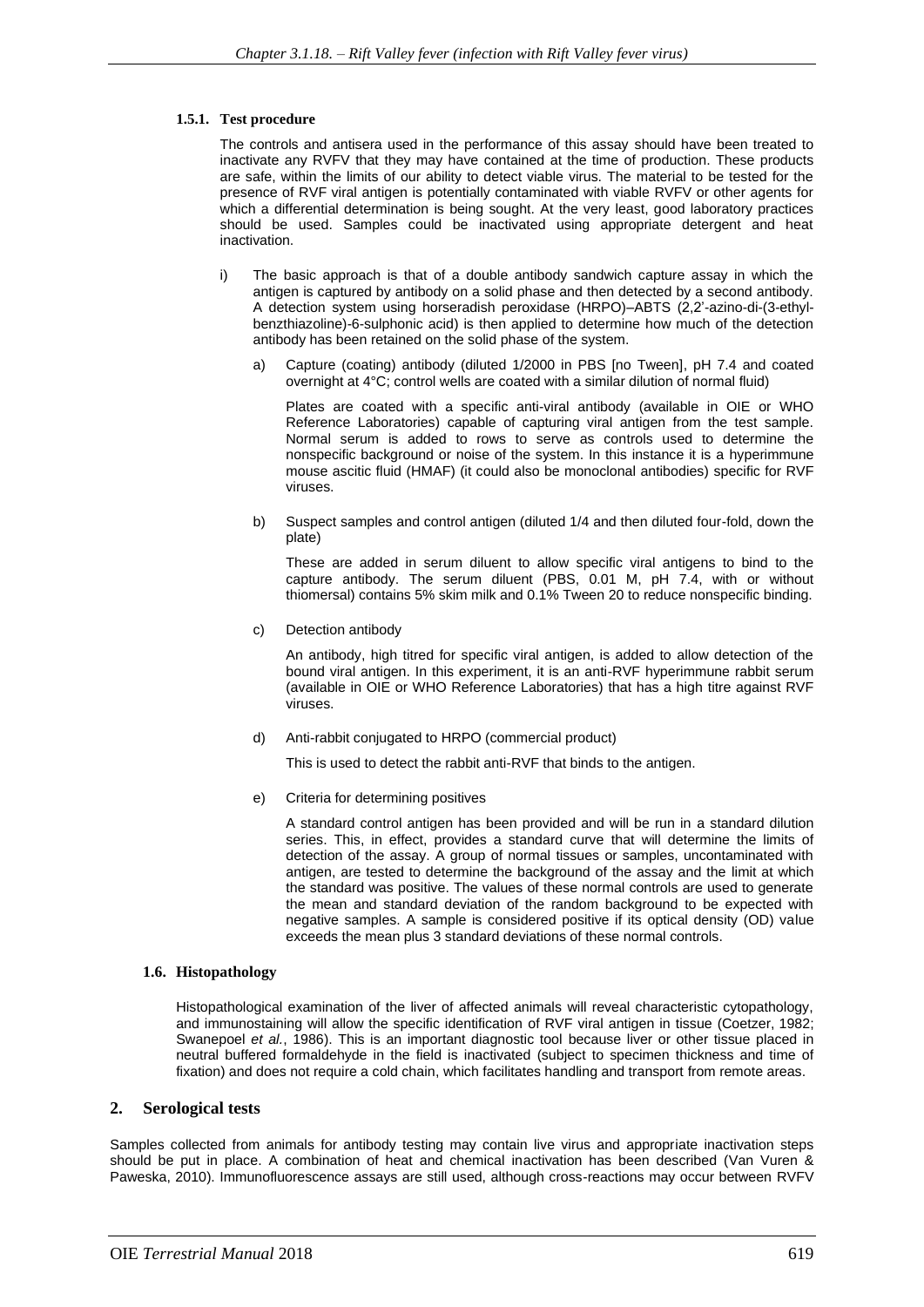and other phleboviruses. Techniques such as the agar gel immunodiffusion (AGID), radioimmunoassays, haemagglutination inhibition (HI), and complement fixation are no longer used.

Several assays are available for detection of anti-RVFV antibodies in a variety of animal species. Currently the most widely used technique is the ELISA for the detection of IgM and IgG. Virus neutralisation tests have been used to detect antibodies against RVFV in the serum of a variety of species. Neutralisation tests are the most specific diagnostic serological tests, but these tests can only be performed with live virus and are not recommended for use outside endemic areas or in laboratories without appropriate biosecurity facilities and vaccinated personnel. However, alternative neutralisation assays not requiring handling of highly virulent RVFV and not requiring high containment, are being developed and validated.

#### **2.1. Enzyme-linked immunosorbent assay**

The ELISA is a reliable and sensitive test to detect antibodies against RVFV. Both IgG and IgM ELISAs are available for most species. IgM-capture ELISA allows diagnosis of recent infections.

A number of ELISAs using different formats are commercially available and others are under development (Afetine *et al.,* 2007; Cettre-Sossah *et al.,* 2009; Jansen Van Vuren *et al*., 2007; Madani *et al*., 2003; Munyua *et al*., 2010; Paweska *et al*., 2003; 2005; Van Vuren & Paweska, 2010). They are used routinely in many countries for single case diagnosis, outbreak management, and surveillance.

Below are two such tests used at the OIE Reference Laboratory in South Africa. Both assays use 10% non-fat milk/Tris salt Tween (NFM/TST) as blocking and dilution buffer, and TST buffer (50 mM Tris; 150 mM NaCl; 0.1% Tween 20) as washing buffer (pH 8.0). The reactions are stopped with 2 N H2SO4.

The recombinant nucleoprotein (rN) of RVFV is produced and purified as described by Williams *et al*. (2011). Conjugation of the protein to HRPO is performed following the Nakane & Akira Kawaoi (1974) protocol. The rN antigen is stable for up to 1 year at 4°C.

To prepare plates for immediate use, make a checkerboard titration of the capture antibody or antigen against the conjugate in a 96-well ELISA plate to determine the minimum reagent concentration that would give an OD value of 0.5–0.6 when read at 650 nm after an incubation period of 20 minutes. This will determine how the antibody/antigen and conjugate must be diluted for coating of the plates and detection of the antigen/antibody binding in the test.

# **2.1.1. IgM capture ELISA**

- i) Test procedure
	- a) Coat each well of the 96-well ELISA plates with 100 µl of the capture antibody (affinity purified rabbit anti-sheep IgM1) diluted to 1 µg/ml in PBS (that is a 1/1000 dilution if so determined by the titration), and incubate overnight at room temperature in a humid chamber.
	- b) Wash the plates three times with wash buffer.
	- c) Block the plates with 300 µl blocking buffer and incubate for 1 hour at 37°C.
	- d) Wash the plates again three times with wash buffer.
	- e) Dilute both control (positive and negative) and test sera 1/100 in blocking buffer and add each serum in a designated well at volumes of 100 µl /well.
	- f) Incubate the plates for 1 hour at 37°C. Avoid drying by putting plates in a humid chamber.
	- g) Following the incubation step, wash the ELISA plates with wash buffer three times.
	- h) Dilute the rN-HRP conjugate 1/6000 and add 100 µl of this in each well. Use blocking buffer as the conjugate control.
	- i) The plates are then incubated for 60 minutes at 37°C.
	- j) The plates are washed, as in step b above. Ready-to-use tetramethyl benzidine (TMB) substrate at 100 µl quantities is then transferred to each well, and the plates allowed to stand at room temperature for a few minutes, until development of a colour change, or OD values of 0.5 when the plates are read at 650 nm. Exposure to direct light should be avoided.
	- k) Stop the reaction with 100 µl stop solution, and read the OD values using an ELISA plate reader at 450 nm.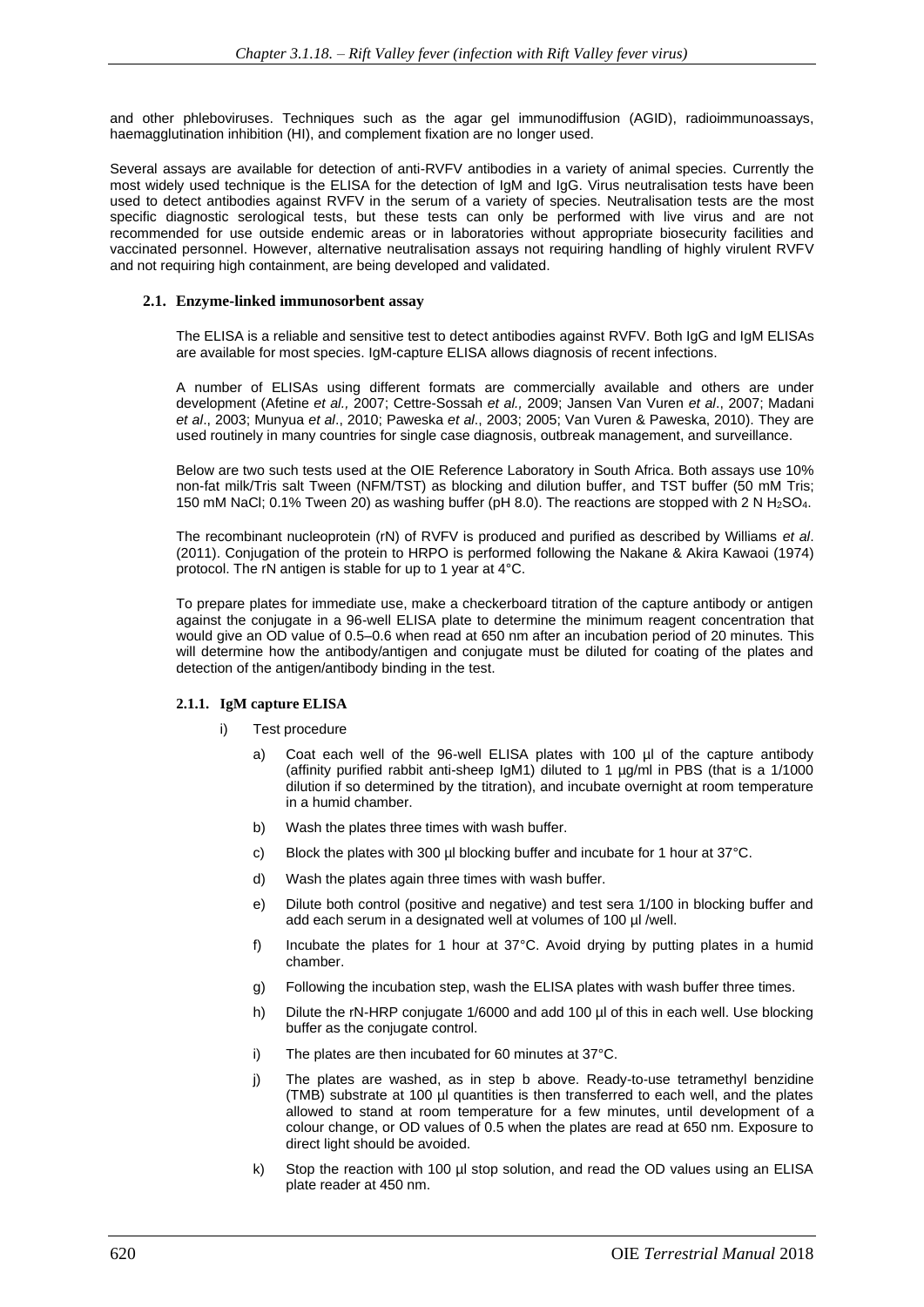l) Interpretation of results: results are expressed as percentage of the positive serum control (PP) using the formula:

(mean OD of duplicate test serum)/(mean OD of positive control)  $\times$  100

where positive and negative cut-off values are determined by receiver operating characteristic (ROC) curve analysis.

It should be noted that the cut-off value for an ELISA can be adjusted for different target populations as well as for different diagnostic purposes (Jacobson, 1998). The cut-off values determined by the validation exercise at the OIE Reference Laboratory in South Africa are the following: PP (%) values: negative <4; suspicious 4–5; positive>6.

#### **2.1.2. Indirect IgG ELISA**

- i) Test procedure
	- a) Coat each well of the 96-well ELISA plate with 100 µl of rN diluted in 50 mM of carbonate buffer (pH 9.6) using the dilution ratio determined by prior titration as explained above; incubate overnight at room temperature in a humid chamber.
	- b) Wash the plates three times with approximately 300 µl wash buffer per well.
	- c) Block the plates with approximately 300 µl blocking buffer and incubate for 1 hour at 37°C.
	- d) Wash the plates again three times with nearly 300 µl of wash buffer per well.
	- e) Dilute both control (positive and negative) and test sera 1/100 in blocking buffer.
	- f) Add 100 µl of the diluted sera in designated wells in duplicate.
	- g) Incubate the plates for 1 hour at 37°C. Avoid drying by putting plates in a humid chamber.
	- h) Following the incubation step, wash the ELISA plates with wash buffer three times.
	- i) Dilute protein G-HRP conjugate 1/32,000 in blocking buffer and add 100 µl of the conjugate in each well.
	- j) Incubate for 60 minutes at 37°C.
	- k) The plates are washed, as in step b above. Add 100 µl of ready to use TMB substrate to each well and allow the plates to stand at room temperature for a few minutes, while avoiding exposure to direct light. The plates are read at 650 nm to determine if OD of 0.4–0.6 has been reached.
	- l) Stop the reaction with 100 µl stop solution, and read the plates using ELISA plate reader at 450 nm.
	- m) Interpretation of results: results are expressed as percentage of the positive serum (PP) using the formula:

(mean OD of duplicate test serum)/(mean OD of positive control)  $\times$  100

where positive and negative cut-off values are determined by receiver operating characteristic (ROC) curve analysis.

It should be noted that the cut-off value for an ELISA can be adjusted for different target populations as well as for different diagnostic purposes (Jacobson, 1998). The cut-off values determined by the validation exercise at the OIE Reference Laboratory in South Africa are the following: PP values (%): negative <4; suspicious 4–6; positive>7.

# **2.2. Plaque reduction neutralisation test**

The plaque reduction neutralisation test (PRNT) may be used to determine the presence of antibodies in naturally infected animals and in vaccinated animals. The test is highly specific and can be used to test serum of any species. It is generally used to measure vaccine efficacy. The Smithburn neurotropic mouse brain strain of highly attenuated RVFV (Smithburn, 1949) or any other, preferably attenuated, RVFV, is used as challenge virus. The virus is stored at –80°C, or 4°C in freeze-dried form.

The  $PRNT<sub>80</sub>$  (i.e. 80% reduction) conducted in a cell culture system is generally accepted as the standard assay system for the quantitative determination for neutralisation antibody activity in serum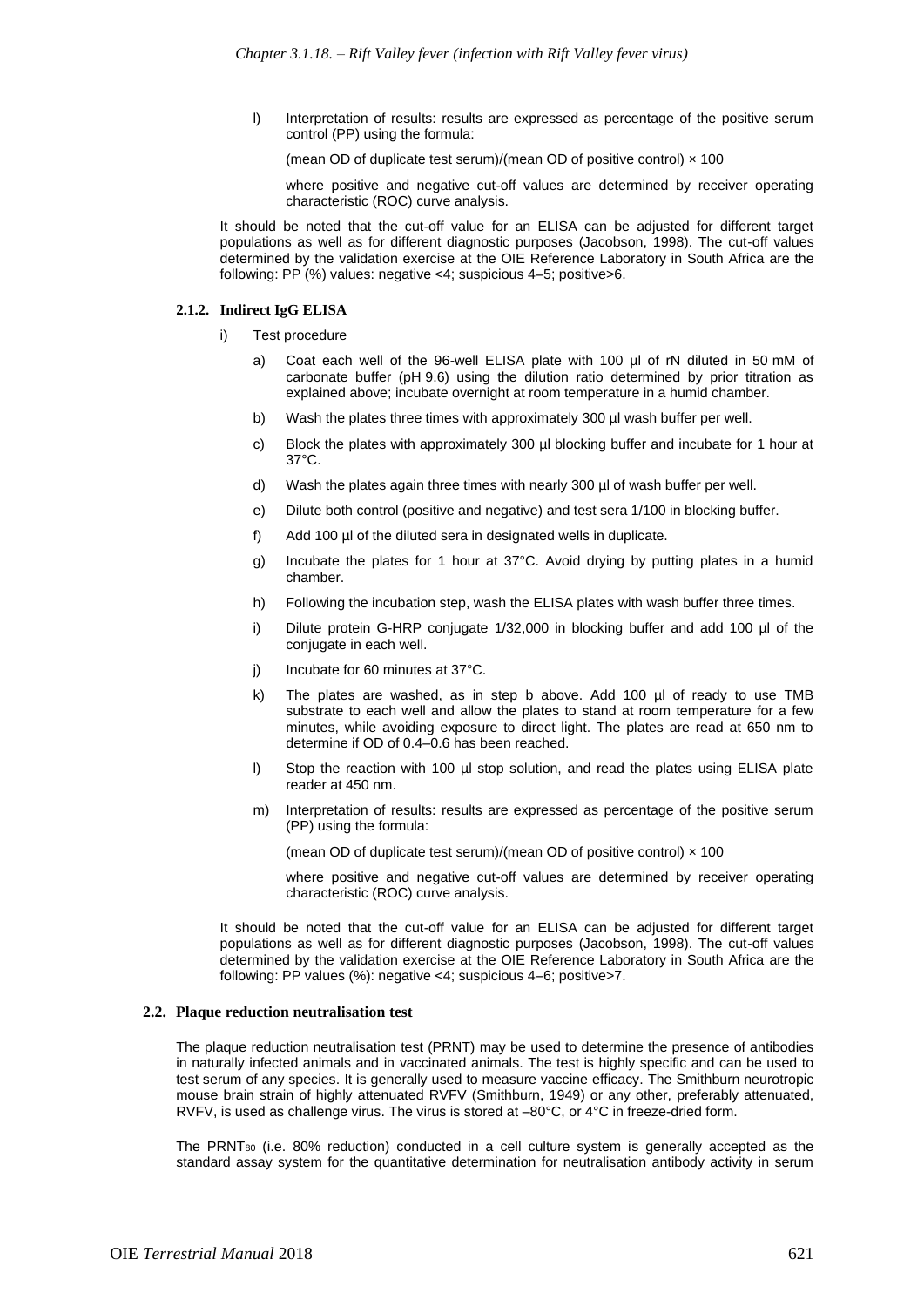samples. The PRNT can be run in 6-well, 12-well, or 24-well plastic plates. The following technique is using 12-well and four-fold dilutions of test sera.

#### **2.2.1. Test procedure**

- i) Inactivate the test sera at a 1:10 (0.050 ml in 0.450 ml) dilution tubes for 30 minutes in a 56°C water bath.
- ii) Make five sequential four-fold dilutions tubes (0.1 ml in 0.3 ml) ending with 1:10,240 in culture media. Include known positive and negative control sera.
- iii) A virus suspension, calculated to yield approximately 100 plaque forming units per 0.1 ml is prepared. Add 0.3 ml of virus suspension to all serum dilution tubes and positive and negative tubes. Cover tubes and refrigerate overnight at 4°C.
- iv) Mark a 12-well plastic plate containing cell monolayers with the identification number of each test sample corresponding to worksheet: virus back-titration, and duplicate wells for dilutions 10, 40, 160, 640, 2560, and 10, 240. Place plates in incubator (37 $\textdegree$ C and 5% CO<sub>2</sub>) until inoculation.
- v) When ready, discard growth media. Starting with the highest dilution of serum-virus mixture (1:10,240) inoculate 0.1 ml (100 µl) into each of the two wells marked 1:10,240 containing confluent cell monolayers. Continue inoculation of wells down to and including 1:10 dilution. Allow inoculated plates to absorb for at least 1 hour at 37°C in a humidified atmosphere with 5% CO2. Rock plates every 15 minutes.
- vi) First overlay the nutrient-agarose media. Overlay inoculated cells with 1.5 ml of nutrientagarose (equal volume of  $2 \times$  EBME mixture to melted  $2\%$  agarose) and allow to set at room temperature. Invert plates when agarose is solidified and place in a  $37^{\circ}$ C,  $5\%$  CO<sub>2</sub> incubator.
- vii) Twenty-four hours prior to counting plaques, a second overlay (0.75 ml) containing neutral red dye is added to all test wells. Allow the overlay to solidify for 15 minutes at room temperature (keep plates from light). Invert plates and place in  $37^{\circ}$ C and  $5\%$  CO<sub>2</sub> incubator.
- viii) Approximately 24 hours after second overlay, count all plaques in virus controls, panels and positive and negative controls. A titre is expressed as the highest dilution of serum causing an 80% reduction in comparison to virus control count.

Positive control titre will depend on dilution format used in the test proper. If a four-fold dilution of sera is used, positive control titre must be within four-fold  $(+ or -)$  of the previously determined positive control titre. The titre that is considered positive for antibodies to RFVF is variable depending on the purpose of the test. If the purpose is to measure the immunogenicity of a vaccine, 1/80 or 1/100 is a useful threshold. If it is to check the circulation of RVFV in a population, a 1/10 or 1/20 titre in an animal can be considered as positive.

# **C. REQUIREMENTS FOR VACCINES**

# **1. Background**

Currently available RVF vaccines are either live attenuated or inactivated vaccines. National regulatory authorities can advise on availability in a particular country.

|                          | <b>Smithburn live</b><br>attenuated virus<br>vaccines | Clone-13 live<br>attenuated<br>virus vaccine | <b>Inactivated</b><br>virus vaccines              | TSI-GSD-200 inactivated<br>human vaccine<br>(presently not available) |
|--------------------------|-------------------------------------------------------|----------------------------------------------|---------------------------------------------------|-----------------------------------------------------------------------|
| Origin of the<br>isolate | Mosquito isolate,<br>Uganda, 1948                     | Human isolate,<br>1974                       | Field strains<br>(South Africa and<br>Egypt) used | Mosquito isolate, Uganda,<br>1944                                     |
| <b>Attenuation</b>       | More than 200<br>passages in murine<br>brain          | Natural deletion in<br>NSs gene              | Not applicable                                    | Not applicable                                                        |

*Table 2. Summary of the current RVF vaccine strains*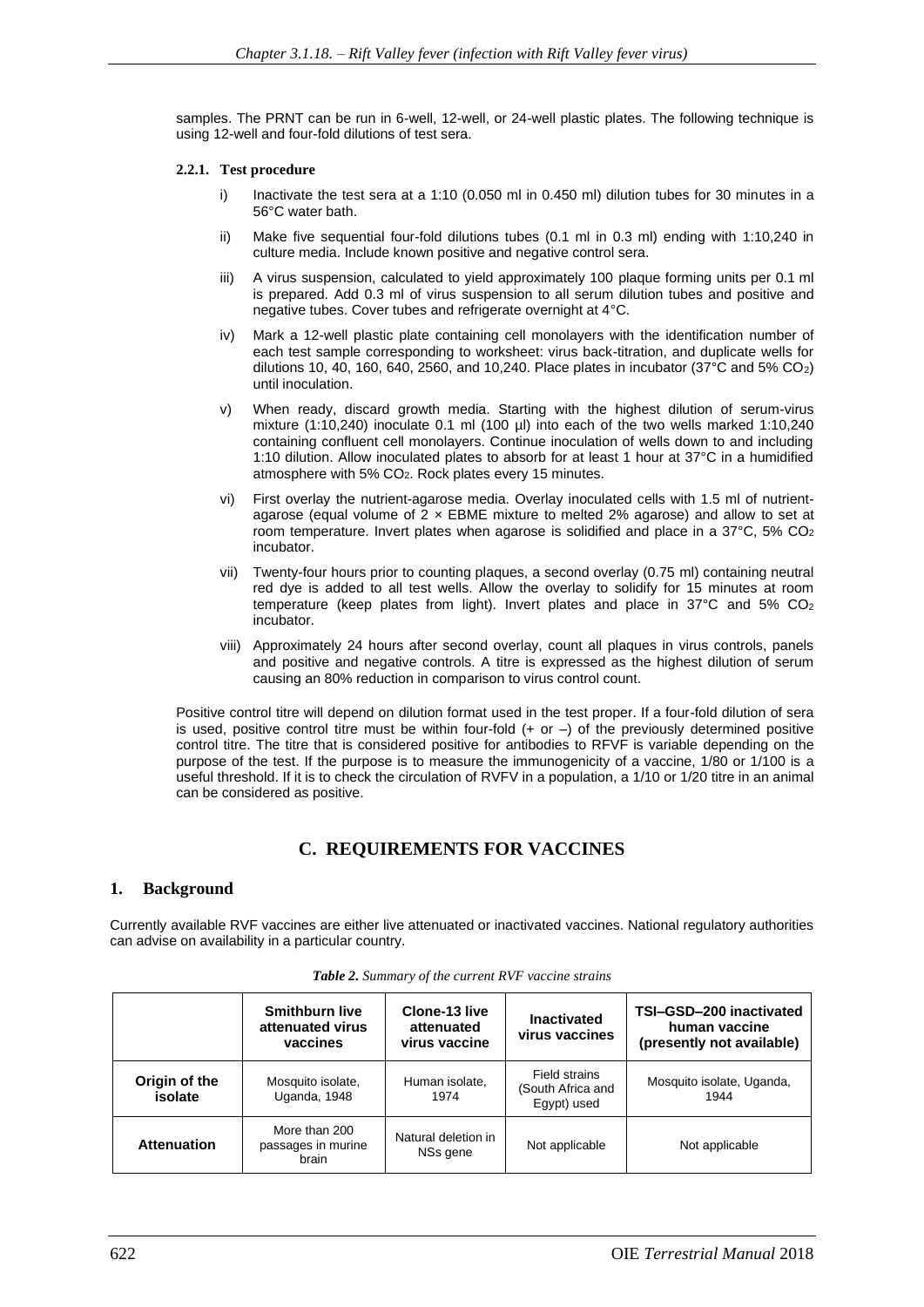|                                | <b>Smithburn live</b><br>attenuated virus<br>vaccines | Clone-13 live<br>attenuated<br>virus vaccine | <b>Inactivated</b><br>virus vaccines | TSI-GSD-200 inactivated<br>human vaccine<br>(presently not available) |
|--------------------------------|-------------------------------------------------------|----------------------------------------------|--------------------------------------|-----------------------------------------------------------------------|
| <b>Production</b><br>substrate | <b>BHK</b> cell line                                  | Vero cell line                               | <b>BHK</b> cell line                 | Diploid fetal rhesus lung cell<br>line                                |
| <b>Target</b>                  | livestock                                             | livestock                                    | livestock                            | human                                                                 |
| <b>DIVA policy</b>             | <b>No</b>                                             | No                                           | No                                   | Not applicable                                                        |

# **1.1. The live attenuated Smithburn RVF vaccine**

The vaccine virus is derived from Smithburn's original neurotropic strain. This strain is not lethal to adult mice inoculated intraperitoneally and is safe for use in all breeds of cattle, sheep and goats (Barnard, 1979; Smithburn, 1949). However, it may cause fetal abnormalities or abortion in pregnant animals. The Smithburn RVF vaccine has been used for decades in the control of RVF in Eastern and Southern Africa and in the Middle East, and is still used to date in different endemic region.

# **1.2. The Clone 13 RVF vaccine**

Clone 13 is a naturally attenuated strain characterised by a large deletion of the gene encoding for the main virulence factor, the NSs (Muller *et al.*, 1995). The risk of reversion is considered unlikely. No abortion or side effects have been seen in experimental vaccine trials (Dungu *et al.*, 2010; Hunter & Bouloy, 2001). It was recently introduced in South Africa for use in sheep and cattle using a single injection regimen.

# **1.3. The inactivated RVF vaccine**

The currently produced formalin-inactivated vaccines derived from a field strain of RVFV adapted to growth in cell culture (Barnard, 1979; Barnard & Botha, 1977). These vaccines are currently adjuvanted in aluminium hydroxide. However inactivated RVF vaccines require a booster 3–6 months following initial vaccination, followed by yearly boosters. Inactivated RVF vaccine is also used in outbreak situations, and in pregnant animals as the attenuated Smithburn vaccine is not suitable for this group.

# **1.4. Inactivated experimental human vaccine**

Formerly produced by the Salk Institute (USA), the inactivated experimental human vaccine is no longer available (Meadors *et al*., 1986).

Many other candidate vaccines are either being developed and evaluated in target animals or are in an early stage of development (Food and Agriculture Organization of the United Nations [FAO], 2011; Morrill *et al.,* 1997a; 1997b).

There are a number of product characteristics that it would be preferable to have in an effective and safe RVF vaccine, which should be used to define a target product profile. Elements of a target product profile for a RVF vaccine should preferably meet recommendation 2 of the report of the FAO meeting, 2011 (FAO, 2011) and as indicated below.

The main purpose of a RVF vaccine is to prevent epizootics and epidemics in species of economic interest (susceptible livestock species [ruminants] and, potentially, camelids), and limit the impact on animal and public health (Mansfield *et al.*, 2015). In addition to the potential economic impact, it could also have some implications in international movements of animals. It is relevant to distinguish specific requirements for endemic regions and regions free of the disease.

# **1.5. Endemic region**

The objective is the prevention and control of epizootics and epidemics in endemic areas and to contribute to the improvement of livestock production in endemic areas. In order of priorities, characteristics of the vaccines are:

- i) preferably one dose, resulting in a long-lasting immunity of at least 1 year;
- ii) preferably a life-long immunity after a limited number of doses.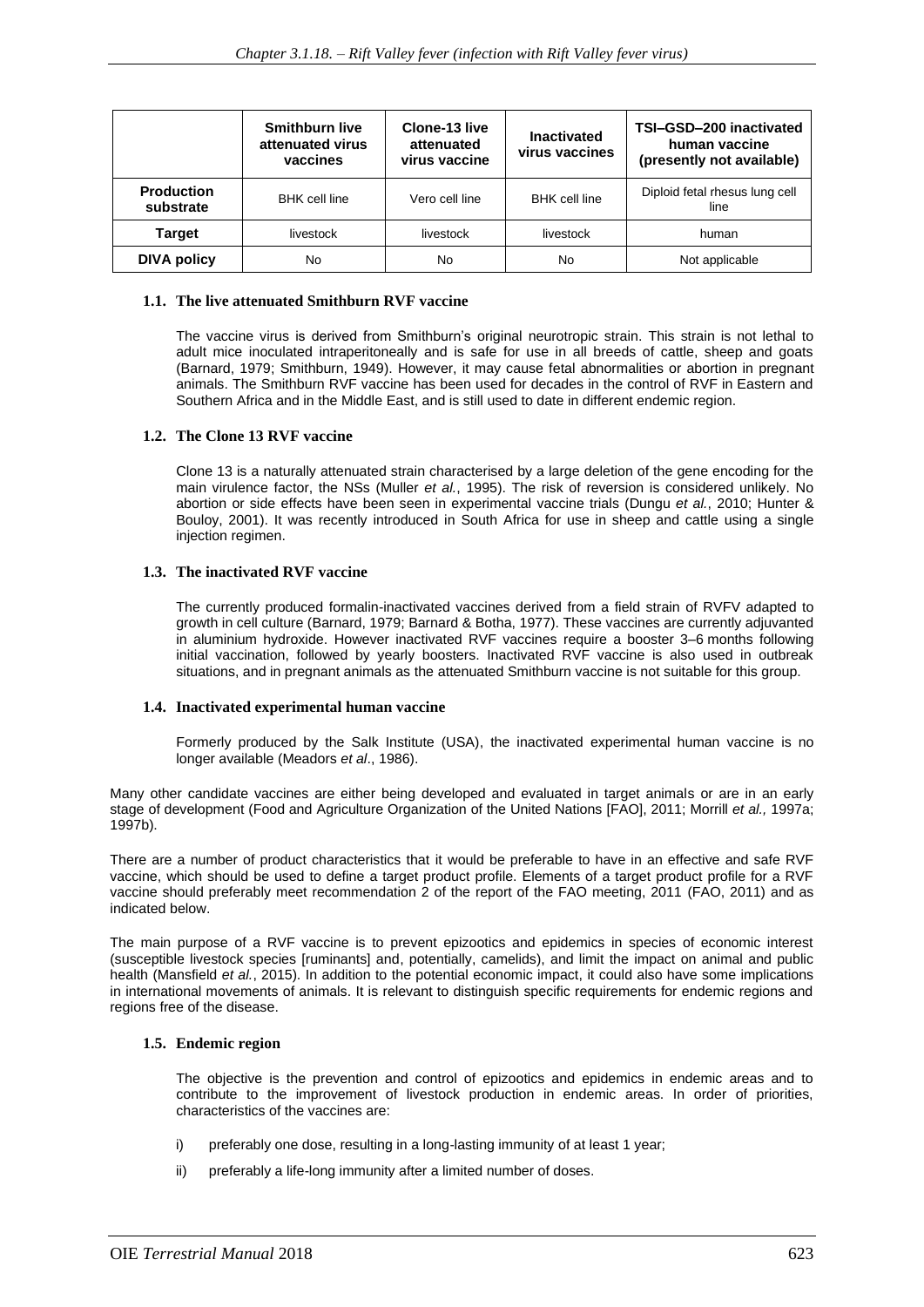#### **1.6. Free or non-endemic region**

Vaccines would be used either for the prevention of, or the response to an introduction of the virus. The expected characteristics of the vaccines are: safe with a quick onset of protective immunity and protection in animals of all ages and physiological status. Although DIVA (detection of infection in vaccinated animals) is an important property of any future vaccine, a requirement for DIVA should not hinder or block the development or licensing of an effective RVF vaccine.

In all cases, the vaccines should be:

- i) Safe for the staff involved in the production of the vaccines and for the users, safe to all physiological stages of animals, and with minimal risk of introduction into the environment (potential vectors);
- ii) Protective in multispecies and if possible in all susceptible species of economic importance, to prevent infection and transmission;
- iii) Cost effective for producers and users, preferentially with a single-dose vaccination;
- iv) Easy to use (e.g. needle-free delivery), suitable for stockpiling (e.g. a vaccine bank) and quick availability.

Staff handling virulent RVFV should preferably work in high containment facilities and be vaccinated, if vaccines are available, to minimise the risk of infection.

Guidelines for the production of veterinary vaccines are given in Chapter 1.1.8 *Principles of veterinary vaccine production*. The guidelines given below and in chapter 1.1.8 are intended to be general in nature and may be supplemented by national and regional requirements.

In the following description of vaccine production, information is given on live vaccine production adjacent to information on inactivated vaccine production.

# **2. Outline of production and minimum requirements for conventional vaccines**

#### **2.1. Characteristics of the seed virus**

#### **2.1.1. Biological characteristics of the master seed virus**

The exact source of the isolate should be recorded and should include the type of material from which the virus was derived. The *in-vitro* passage history of the virus and details of the ingredients should be recorded in accordance with chapter 1.1.8*.* The master seed virus (MSV) should be tested for identity, purity (freedom from adventitious agents) and safety. Characterisation of the MSV should be done using biological or genetic parameters, as relevant.

Assuming adequate immunogenicity and for obvious safety reasons, it is highly recommended that attenuated virus strains be used for the production of inactivated vaccines. The number of virus passages from the MSV stock to the final product should not exceed five (European Pharmacopoeia, 2012).

# **2.1.2. Quality criteria**

The purity of the MSV and cells to be used for vaccine production must be maintained during the process. The seed virus should be free from adventitious agents, bacteria and *Mycoplasma*, using tests known to be sensitive for detection of these microorganisms (see Chapter 1.1.9 *Tests for sterility and freedom from contamination of biological materials intended for veterinary use*). The aliquot to be tested should be representative of a titre adequate for vaccine production, but not such a high titre that hyperimmune antisera are unable to neutralise seed virus during purity testing. Seed virus is neutralised with monospecific antiserum or monoclonal antibody against a RVFV different from the seed virus, and the virus/antibody mixture is cultured on several types of cell line monolayers. Neutralised cultures should be passaged and tested for adventitious viruses that may have infected the cells or virus seed during previous passages. As an example, bovine viral diarrhoea virus (BVDV) is a potential contaminant introduced through the use of fetal bovine serum in cell culture systems. A cell line highly permissive for BVDV types 1 and 2 is recommended as one of the cell lines chosen for evaluation of the MSV. Products of bovine origin should be obtained from countries with negligible bovine spongiform encephalopathy risk.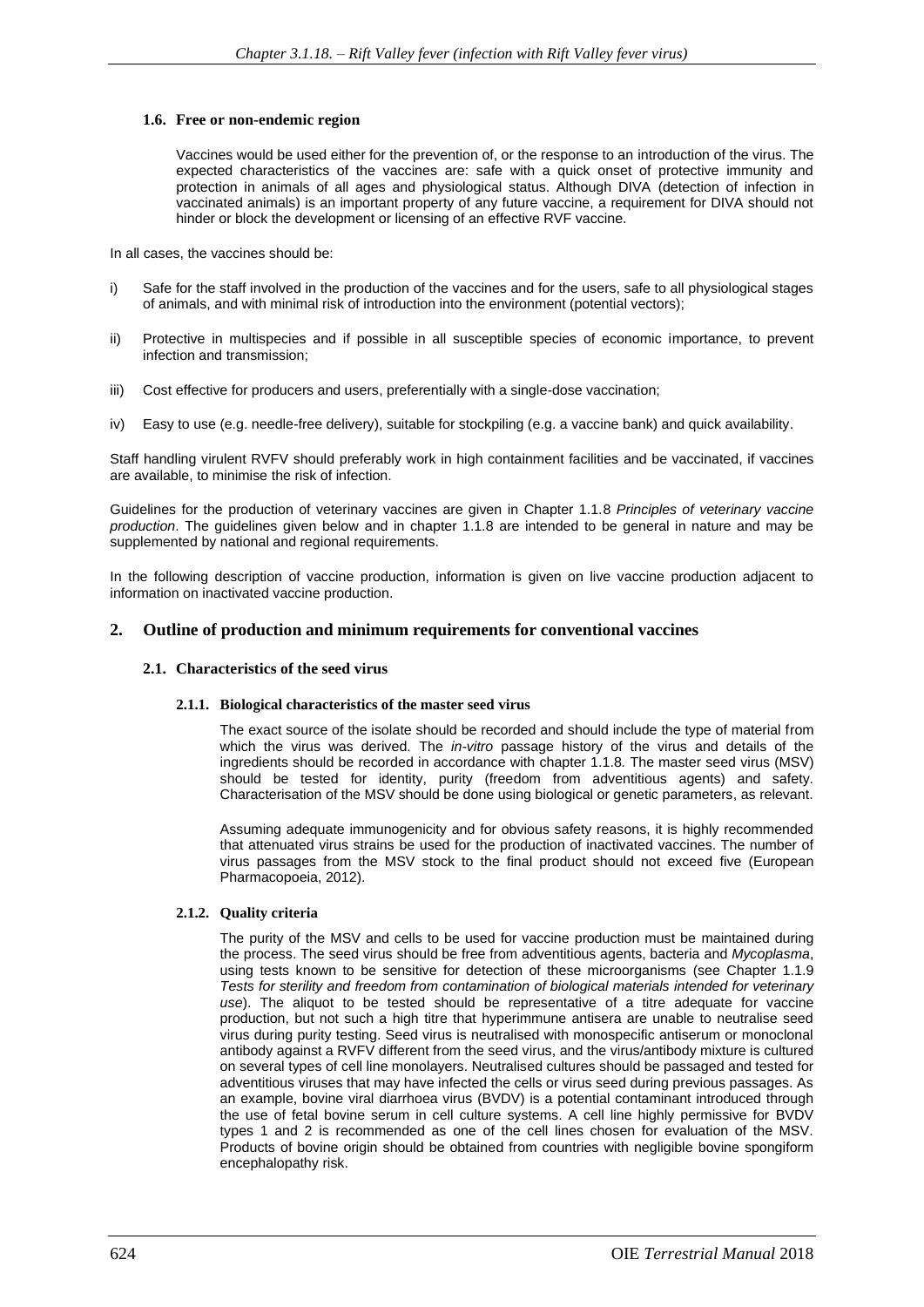#### **2.1.3. Validation as a vaccine strain**

The vaccine derived from the MSV must be shown to be satisfactory with respect to safety and efficacy for the species for which it is intended.

#### **2.2. Method of manufacture**

#### **2.2.1. Procedure**

i) Live vaccines

Production of vaccines should be performed according to Chapter 1.1.8. Virus seed is produced in cell culture, see Table 2 above. The number of passages from the MSV should be restricted to five. The dose of virus used to inoculate cell culture should be kept to a minimum to reduce the potential for defective interfering viral particles. When the virus has reached its appropriate titre, as determined by CPE or other approved technique, the harvest can be clarified. Generally, the vaccine is freeze-dried, preferably in the presence of a suitable stabiliser.

ii) Inactivated vaccines

Antigens used in inactivated vaccines are generally prepared in a similar way to live vaccines. The virus present in the virus maintenance medium is inactivated using a validated inactivation method then can be eventually concentrated or purified and formulated with a suitable adjuvant.

Where a virulent RVFV is used for inactivated vaccine production, staff handling the live virus should be vaccinated, if vaccines are available, and the facilities and practices should conform to a high containment level minimising the risk of infection of the staff and release into the environment.

#### **2.2.2. Requirements for ingredients**

Cell lines used for cell culture should be demonstrated free of extraneous agents. All animal origin products used in the production and maintenance of cells (i.e. trypsin, fetal bovine sera) and growth of virus should be free of extraneous agents, with special attention paid to the presence of BVDV.

# **2.2.3. In-process controls**

Yield can be assessed using antigenic mass or infectivity assays. Sterility of antigens should be checked throughout the process.

A validated inactivation control method is used to assure complete inactivation of the bulk material of each batch. For inactivated vaccines, samples taken at regular timed intervals during inactivation, then inoculated into a susceptible cell line (as used for production), should indicate a complete loss of titre by 2/3 of the total duration of the inactivation process.

For tests in cell cultures, not less than  $150 \text{ cm}^2$  of cell culture monolayer is inoculated with 1.0 ml of inactivated harvest. The product complies with the test if no evidence of the presence of any live virus or other micro-organism is observed.

At the end of the production, antigen content is measured to establish that minimum bulk titres or antigenic mass have been achieved.

# **2.2.4. Final product batch tests**

i) Sterility

The final products should be tested for absence of bacteria, *Mycoplasma* and fungal contamination (see chapter 1.1.9).

ii) Identity

The bulk live attenuated virus or the inactivated antigen as well as the final formulated product (freeze-dried or liquid) should undergo identity testing before release to demonstrate that the relevant RVF strain is present.

iii) Safety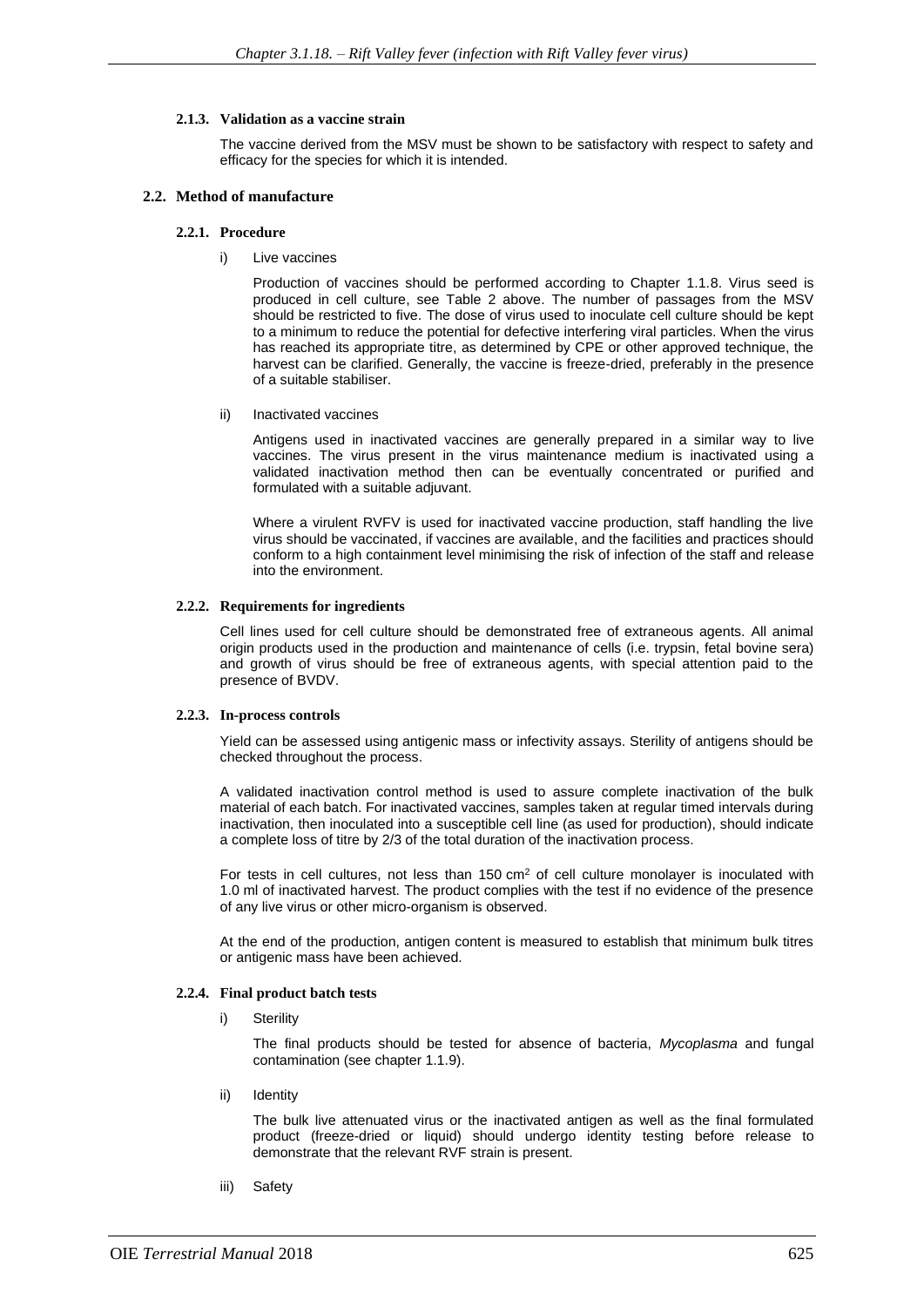The final product batch safety test is designed to detect any abnormal local or systemic adverse reactions.

Each of at least two healthy sero-negative target animals should be inoculated by the recommended route of administration with the recommended dose of vaccine. The animals are observed for local and systemic reactions to vaccination for no fewer than 14 days. Any adverse reaction attributable to the vaccine should be assessed and may prevent acceptance of the batch. If the potency test is performed in the target species, observation of the safety during this test can also be considered as an alternative to the batch safety test described here.

iv) Batch potency

For live vaccines, potency is based on live virus titre. For batch release of inactivated vaccines, indirect tests can be used for practicability and animal welfare considerations, as long as correlation has been validated to the percentage of protection in the target animal. Frequently indirect potency tests include antibody titration after vaccination of suitable species. Alternative methods (antigen mass) could be used if suitably validated.

v) Moisture content

The moisture content of the lyophilised attenuated vaccine should not exceed 5%.

#### **2.3. Requirements for authorisation/registration/licensing**

#### **2.3.1. Manufacturing process**

For registration of vaccine, all relevant details concerning manufacture of the vaccine and quality control testing (see Section C.2.2.1 to C.2.2.4 of this chapter) should be submitted to the Regulatory Authorities. This information shall be provided from three consecutive vaccine batches with a volume not less than 1/3 of the typical industrial batch volume.

The *in-process* controls are part of the manufacturing process.

# **2.3.2. Safety requirements**

For the purpose of gaining regulatory approval, the following safety tests should be performed satisfactorily. In addition of these tests, the vaccines should be tested for safety in the field (see chapter 1.1.8 on field tests [safety and efficacy]).

i) Live vaccines

Vaccines should be tested for any pathogenic effects in each of the target species claimed on the label.

a) Safety test (overdose) in young animals

Carry out the test for each recommended route of application using in each young target animal not older than the minimum age recommended for vaccination. Use vaccine virus at the least attenuated passage level that will be present in a batch of the vaccine.

Use no fewer than eight healthy young target animals without antibodies against RVFV. Administer to each animal a quantity of the vaccine virus equivalent to not less than 10 times the maximum virus titre likely to be contained in 1 dose of the vaccine. Observe the animals daily for at least 14 days. The body temperature of each vaccinated animal is measured on at least the 3 days preceding administration of the vaccine, at the time of administration, 4 hours after and then daily for at least 14 days. The vaccine complies with the test if the average body temperature increase for all animals does not exceed 1.5°C, no animal shows a temperature rise greater than 1.5°C for a period exceeding 3 consecutive days, and no animal shows notable signs of disease or dies from causes attributable to the vaccine.

b) Safety test in pregnant animals

Safety at different stages of gestation should be demonstrated if the product is to be used in pregnant animals.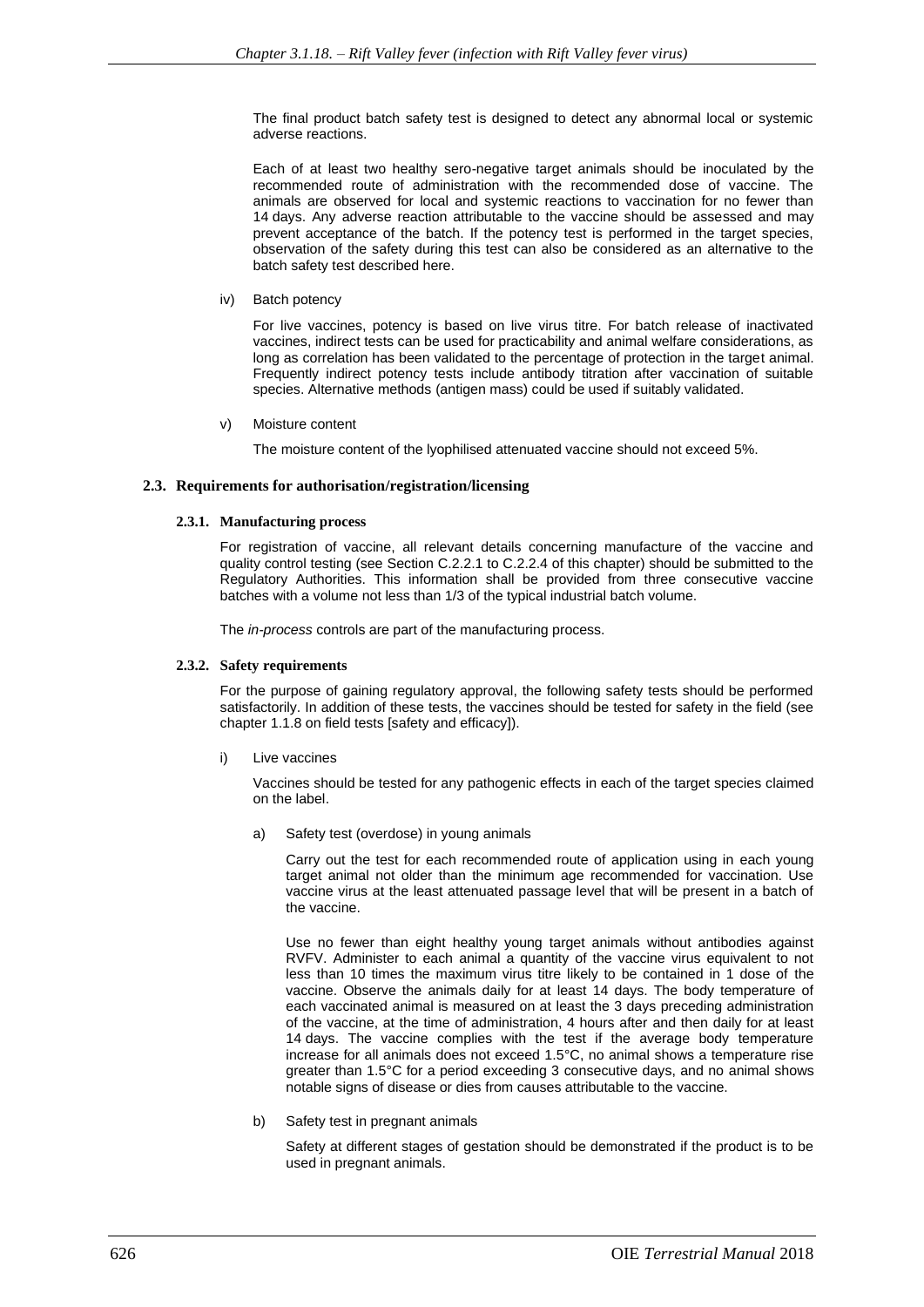Carry out the test with vaccination by a recommended route using a number of seronegative animals of the same age and origin sufficient to give a desired level of statistical certainty regarding the probability of side effects. Eight animals should be tested in each trimester of gestation (i.e. 24 animals in total) noting that the teratogenic risk of RVF is highest in the first two thirds of gestation (Botros *et al.,* 2006; Hunter *et al.*, 2002). Use vaccine virus at the least attenuated passage level that will be present in a batch of the vaccine.

Administer to each group a quantity of the vaccine virus equivalent to not less than the maximum virus titre likely to be contained in 1 dose of the vaccine. Clinical observation of animals is carried out daily until parturition. Blood samples should be taken from newborn animals before ingestion of colostrum.

The test is invalid if the vaccinated animals do not seroconvert before parturition. The vaccine virus complies with the test if no abnormalities in the gestation or in the animals are noted. No animal shows notable signs of disease or dies from causes attributable to the vaccine.

Vaccine virus must not be present in blood samples from newborn animals.

c) Non-transmissibility

This test should be performed in the most susceptible species livestock for RVF, generally regarded as sheep.

Use a group of no fewer than 12 healthy lambs, at the minimum age recommended for vaccination and of the same origin, and that do not have antibodies against RVFV. Use vaccine virus at the lowest passage level that will be present between the MSV and a batch of the vaccine. Administer by a recommended route to no fewer than six lambs a quantity of the vaccine virus equivalent to not less than the maximum virus titre likely to be contained in 1 dose of the vaccine.

Maintain no fewer than six lambs as contact controls. The mixing of vaccinated lambs and contact lambs is done 24 hours after vaccination.

After 45 days, euthanise all lambs. Carry out appropriate tests on the lambs to detect antibodies against RVF virus and on the control lambs to detect RVFV in the spleen and liver. The vaccine complies with the test if antibodies are found in all vaccinated lambs and if no antibodies and no virus are found in the control lambs.

#### d) Reversion-to-virulence

This study is carried out using the master seed lot; the most susceptible species, age and route of inoculation should be used. If the quantity of the master seed lot sufficient for performing the test is not available, the lowest passage material used for the production that is available in sufficient quantity may be used. At the time of inoculation, the animals in all groups are of an age suitable for recovery of the strain. Serial passages are carried out in target animals using five groups of animals, unless there is justification to carry out more passages or unless the strain disappears from the test animal sooner. *In-vitro* propagation may not be used to expand the passage inoculum.

The passages are carried out using animals most appropriate to the potential risk being assessed.

Initially, the vaccine is administered by the recommended route most likely to lead to reversion-to-virulence, using an initial inoculum containing the maximum release titre. After this, no fewer than four further serial passages through animals of the target species are undertaken. The passages are undertaken by the route of administration most likely to lead to reversion-to-virulence. If the properties of the strain allow sequential passage via natural spreading, this method may be used, otherwise passage of the virus is carried out and the virus that is recovered at the final passage is tested for increase in virulence. For the first four groups, a minimum of two animals is used. The last group consists of a minimum of eight animals. At each passage, the presence of living vaccine-derived virus in the material used for passage is demonstrated. Care must be taken to avoid contamination by virus from previous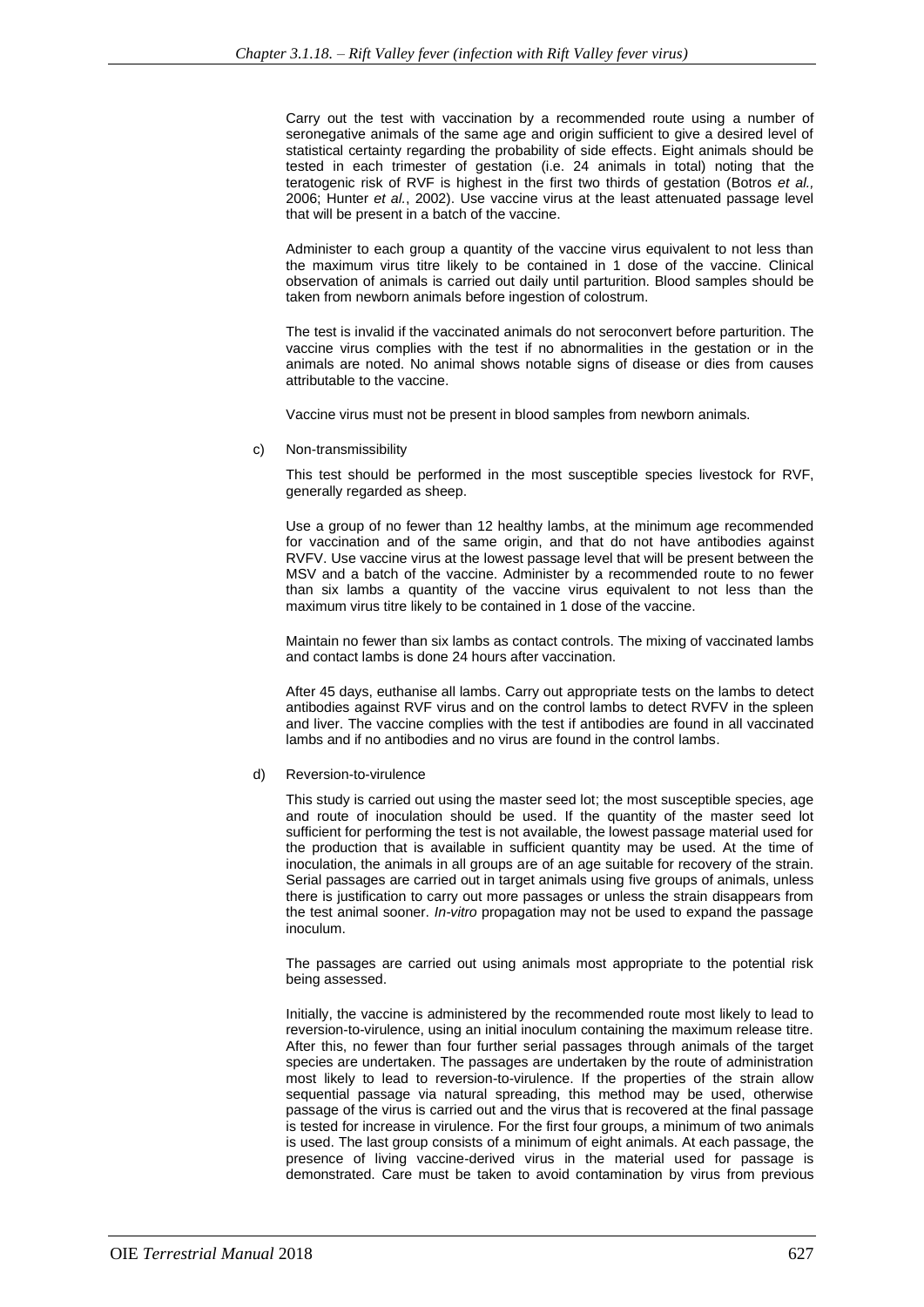passages. When the virus is not recovered from any intermediate *in-vivo* passage, the passage is repeated in ten animals using *in-vivo* passaged material from the last passage in which the virus was recovered. The virus recovered is used as the inoculum for the next passage. If the vaccine virus is not recovered, the experiment is considered to be completed with the conclusion that the vaccine virus does not show an increase in virulence.

General clinical observations are made during the study. Animals in the last group are observed for 21 days unless otherwise justified. These observations include all relevant parameters typical for the disease that could indicate increase in virulence. Compare the clinical signs and other relevant parameters with those observed in the animals used in the test for safety of the administration of 1 dose. If the last group of animals shows no evidence of an increase in virulence, further testing is not required. Otherwise, material used for the first passage and the virus recovered at the final passage level are used in a separate experiment using at least eight animals per group, to compare directly the clinical signs and other relevant parameters. This study is carried out using the route of administration that was used for previous passages. An alternative route of administration may be used if justified.

Unless otherwise justified and authorised, the product complies with the test if no animal dies or shows signs attributable to the vaccine strain and no indication of increased virulence is observed in the animals of the last group.

e) Environmental considerations

A risk assessment should be prepared where potential spread or risk of live vaccines to non-target species or spread by vector is considered.

f) Precautions (hazards)

Modified live virus vaccines may pose a hazard to the vaccinator depending on the strain and level of attenuation of the virus. Manufacturers should provide adequate warnings that medical advice should be sought in case of self-injection of vaccine.

- ii) Inactivated vaccines
	- a) Safety test (of one dose and a repeated dose)

For the purposes of gaining regulatory approval, a trial batch of inactivated vaccine should be tested for local and systemic safety by each recommended route of administration in an *in-vivo* test in eight animals of each target species. Single dose and repeat dose tests using vaccines formulated to contain the maximum permitted payload should be conducted. The repeat dose test should correspond to the primary vaccination schedule (e.g. two injections) plus the first revaccination (i.e. a total of three injections). The animals are observed for local and systemic reactions to vaccination for no fewer than 14 days after each injection. Any undue reaction attributable to the vaccine should be assessed and may prevent acceptance of the vaccine.

b) Safety test in pregnant animals

Safety at different stages of gestation should be demonstrated if the product is to be used in pregnant animals.

Carry out the test with vaccination by a recommended route using no fewer than 16 healthy animals of the same age and origin and without antibodies against RVFV: eight in the first third of gestation and eight in the second third (periods of time where the teratogenic risk of RVF is the highest [Botros, 2006; Hunter, 2002]).

Administer to each group a quantity of the vaccine equivalent to not less than the maximum antigen mass likely to be contained in 1 dose of the vaccine. Clinical observation of animals is carried out daily until parturition.

The test is invalid if the vaccinated animals do not seroconvert before parturition. The vaccine complies with the test if no abnormalities in the gestation or in the animals are noted, and no animal shows notable signs of disease or dies from causes attributable to the vaccine.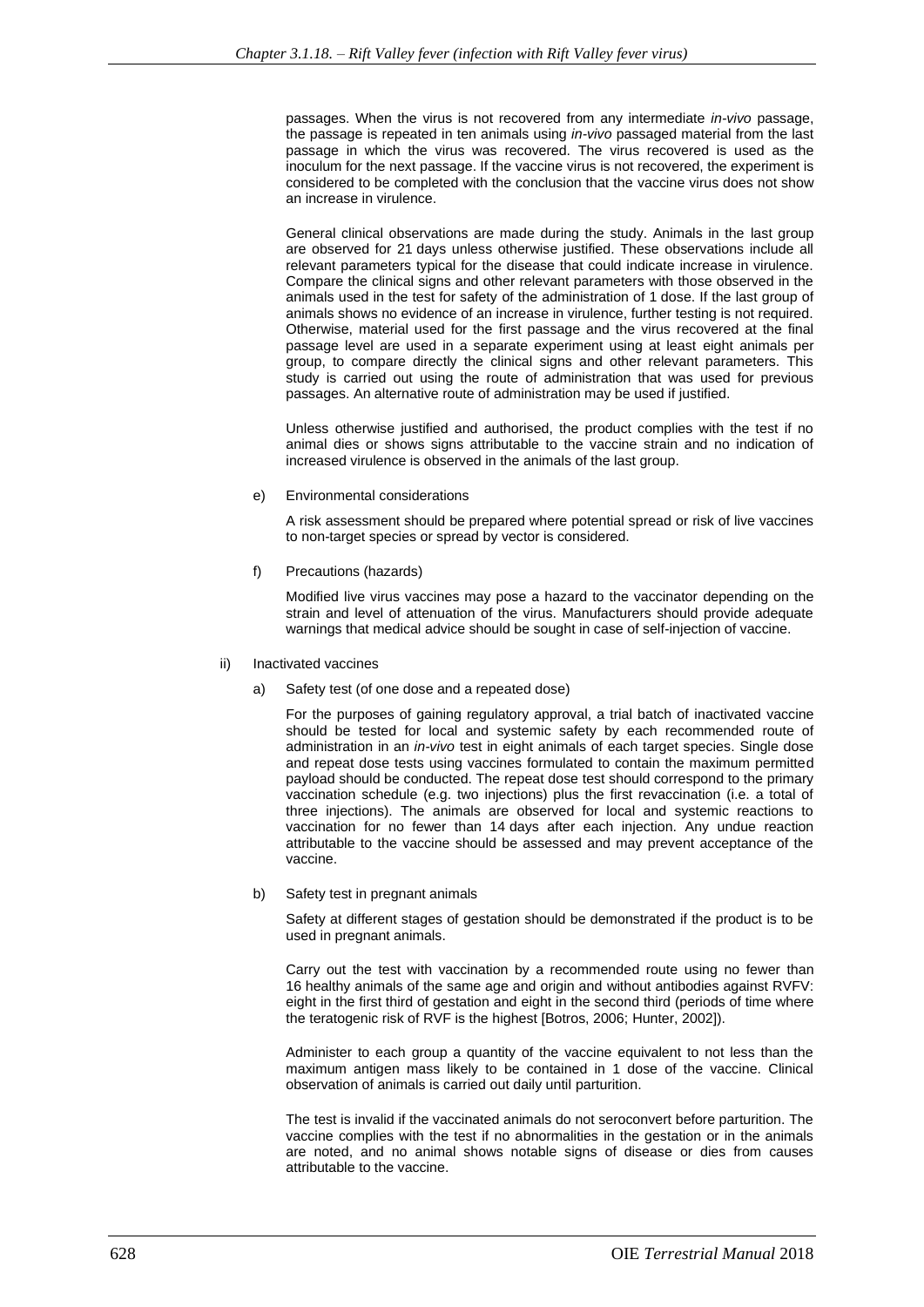c) Precautions (hazards)

Inactivated RVFV vaccines present no danger to vaccinators, although accidental inoculation may result in an adverse reaction caused by the adjuvant and secondary components of the vaccine. Manufacturers should provide adequate warnings that medical advice should be sought in case of self-injection of vaccine.

#### **2.3.3. Efficacy requirements**

Vaccine efficacy is estimated in vaccinated animals directly by evaluating resistance to live virus challenge using a controlled host animal vaccination–challenge study. In situations in which a host animal vaccination–challenge study is not possible, the elicitation of virus neutralising antibody by vaccination is considered an indication of efficacy, as neutralising antibody is considered to be protective; however, the minimum protective titre will vary with the type of neutralisation assay used and the virus used. Protective titre can be estimated by conducting a host animal vaccination–challenge study along with neutralising antibody measurements, thereby tying titre to efficacy. In general, a successful test in lamb is considered to be sufficient evidence of the quality of a vaccine to endorse its use in other species. Under circumstances where a vaccine is produced for use primarily in a species other than sheep, it may be more appropriate to test the efficacy of the vaccine in that same species. However, except for cattle, efficacy tests in other target species, such as goats or camelids have not yet been developed.

i) Immunogenicity study in young animals

The following test is applicable to sheep. For other species, appropriate modifications could be made.

A test is carried out for each route and method of administration recommended for vaccination using in each case lambs of the minimum age to be recommended. The quantity of vaccine to be administered to each lamb for a live vaccine is not greater than the minimum virus titre to be stated on the label and the virus is at the most attenuated passage level that will be present in a batch of vaccine. For inactivated vaccines, a minimum antigenic dose should be used according to the recommended vaccination schedule.

For the test use no fewer than 16 lambs without antibodies against RVF.

For live vaccine, collect sera from the lambs before vaccination, 7 and 14 days after vaccination and just before challenge. For inactivated vaccine, collect sera from the lambs before the first and second injection of the primo vaccination and at the time of the challenge.

Vaccinate no fewer than eight lambs, according to the recommended schedule. Maintain no fewer than eight lambs as controls. For live vaccines, challenge each lamb after 20– 22 days by an appropriate route with a virulent RVFV. In the case of inactivated vaccines, challenge each lamb 14 days after completion of primo vaccination. Observe the lambs at least daily for 14 days after challenge and monitor for clinical signs and viral load by virus isolation and quantitative RT-PCR in blood.

The test is invalid if antibodies against RVFV in the sera of the control animals indicate that there was intercurrent infection with the virus during the test.

The vaccine complies with the test if, during the observation period after challenge, there is a significant reduction in duration and titre of viraemia, and a notable reduction in clinical signs (if the challenge virus used produces such signs) in vaccinated lambs compared with controls.

#### ii) Immunogenicity test in pregnant animals

Unless otherwise prescribed in a specific country monograph, immunogenicity should be tested in pregnant animals. The following test is applicable to sheep. For other species, appropriate modifications could be made.

A test is carried out for each route and method of administration recommended for vaccination using, in each case, pregnant ewes of the minimum age to be recommended. The quantity of vaccine to be administered to each ewe for a live vaccine is not greater than the minimum virus titre to be stated on the label and the virus is at the most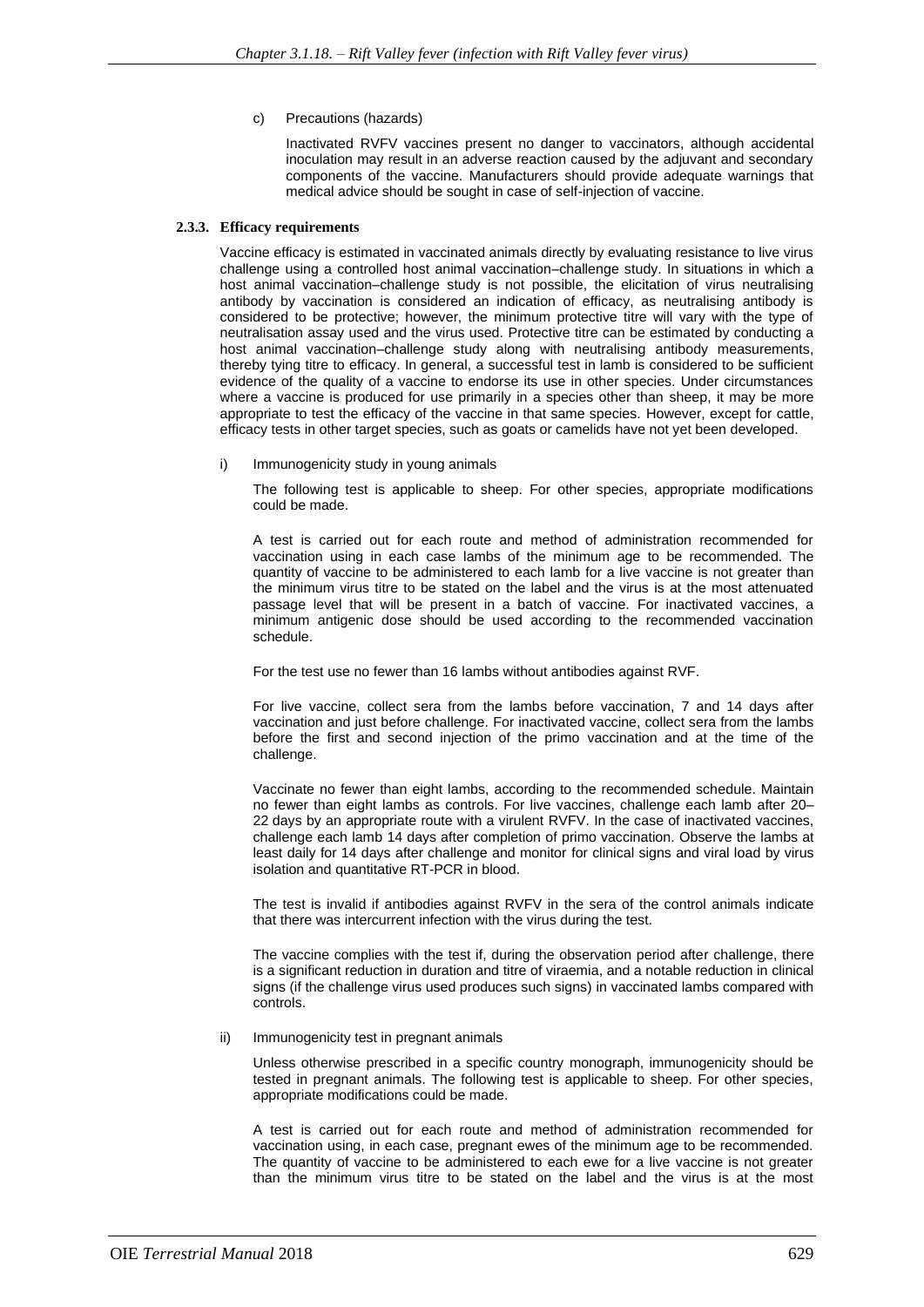attenuated passage level that will be present in a batch of vaccine. For inactivated vaccines, a minimum antigenic dose should be used according to the recommended vaccination schedule.

For the test use no fewer than 8 pregnant ewes without antibodies against RVF.

For live vaccine, collect sera from the ewes before vaccination, 7 and 14 days after vaccination and just before challenge. For inactivated vaccine, collect sera from the lambs before the first and second injection of the primo vaccination and at the time of the challenge.

Vaccinate no fewer than eight ewes, according to the recommended schedule. Maintain no fewer than eight ewes as controls. For live vaccines, challenge each ewe after 20–22 days by an appropriate route with a virulent RVFV. In the case of inactivated vaccines, challenge each ewe 14 days after completion of primo vaccination. Observe the ewes at least daily for 14 days after challenge and monitor for clinical signs and viral load by virus isolation and quantitative RT-PCR in blood.

The test is invalid if antibodies against RVFV in the sera of the control animals indicate that there was intercurrent infection with the virus during the test.

The vaccine complies with the test if, during the observation period after challenge, there is a significant reduction in duration and titre of viraemia, and a notable reduction in clinical signs (if the challenge virus used produces such signs) in vaccinated ewes compared with controls

#### **2.3.4. Vaccines permitting a DIVA strategy (detection of infection in vaccinated animals)**

There is currently no DIVA strategy available for the existing RVF vaccines.

#### **2.3.5. Duration of immunity**

As part of the authorisation procedure the manufacturer should demonstrate the duration of immunity of a given vaccine by either challenge or the use of a validated alternative test, such as serology at the end of the claimed period of protection. The duration of immunity should be at least 1 year, with the vaccine to be administered at the start of the mosquito season.

#### **2.3.6. Stability**

The stability of all vaccines should be demonstrated as part of the shelf-life determination studies for authorisation.

The period of validity of a batch of lyophilised RVF vaccine or a batch of liquid inactivated vaccine should not be less than 1 year.

# **REFERENCES**

AFETINE J.M., TIJHAAR E., PAWESKA J.T., NEVES L.C., HENDRIKS J., SWANEPOEL R., COETZER J.A., EGBERINK H.F. & RUTTEN V.P. (2007). Cloning and expression of Rift Valley fever virus nucleocapsid (N) protein and evaluation of an N-protein based indirect ELISA for the detection of specific IgG and IgM antibodies in domestic ruminants. *Vet. Microbiol.,* **31**, 29–38.

BARNARD B.J.H. (1979). Rift Valley fever vaccine *–* antibody and immune response in cattle to a live and an inactivated vaccine. *J. S. Afr. Vet. Assoc.*, **50**, 155–157.

BARNARD B.J.H. & BOTHA M.J. (1977). An inactivated Rift Valley fever vaccine. *J. S. Afr. Vet. Assoc.,* **48**, 45–48.

BIRD B.H., KHRISTOVA M.L., ROLLIN P.E. & NICHOL S.T. (2007). Complete genome analysis of 33 ecologically and biologically diverse Rift Valley fever virus strains reveals widespread virus movement and low genetic diversity due to recent common ancestry. *J. Virol.,* **81**, 2805–2816.

BOTROS B., OMAR A., ELIAN K., MOHAMED G., SOLIMAN A., SALIB A., SALMAN D., SAAD M. & EARHART K. (2006). Adverse response of non-indigenous cattle of European breeds to live attenuated Smithburn Rift Valley fever vaccine. *J. Med. Virol.,* **78**, 787–791.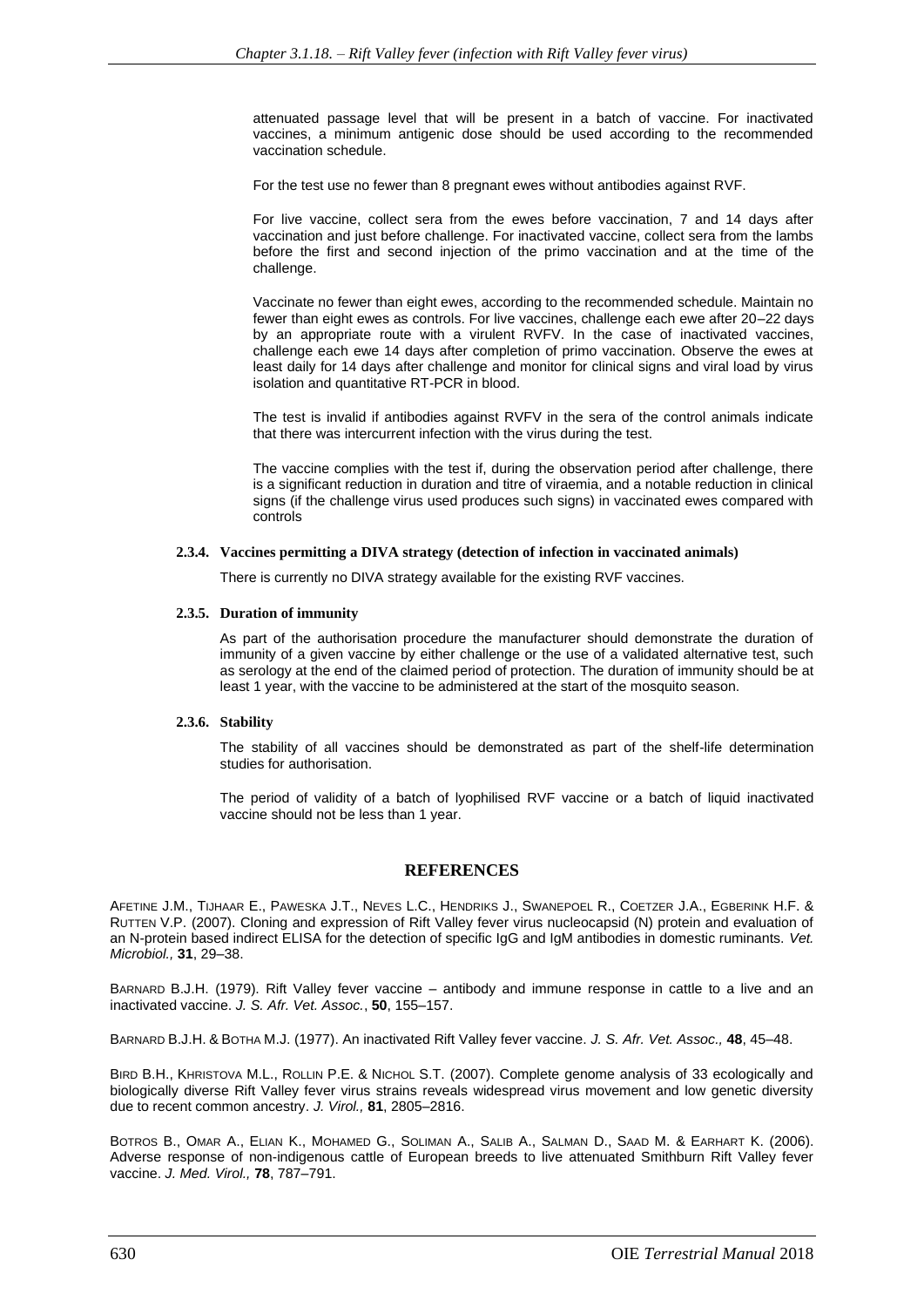CETTRE-SOSSAH C., BILLECOCQ A., LANCELOT R., DEFERNEZ C., FAVRE J., BOULOY M., MARTINEZ D. & ALBINA E. (2009). Evaluation of a commercial competitive ELISA for the detection of antibodies to Rift Valley fever virus in sera of domestic ruminants in France. *Prev. Vet. Med*., **90**, 146–149.

COACKLEY W., PINI A. & GOSDIN D. (1967). Experimental infection of cattle with pantropic Rift Valley fever virus. *Res. Vet. Sci.*, **8**, 399–405.

COETZER J.A.W. (1982). The pathology of Rift Valley fever. 11. Lesions occurring in field cases in adult cattle, calves and aborted fetuses. *Onderstepoort J. Vet. Res.*, **49**, 11–17.

COETZER J.A.W. & BARNARD B.J.H. (1977). *Hydrops amnii* in sheep associated with hydranencephaly and arthrogryposis with Wesselsbron disease and Rift Valley fever viruses as ethological agents. *Onderstepoort J. Vet. Res.*, **44**, 119–126.

DIGOUTTE J.P., JOUAN A., LEGUENNO B., RIOU O., PHILIPPE B., MEEGAN J.M., KSIAZEK T.G. & PETERS C.J. (1989). Isolation of the Rift Valley fever virus by inoculation into *Aedes pseudoscutellaris* cells: comparison with other diagnostic methods. *Res. Virol*., **140**, 31–41.

DROSTEN C., GOTTIG S., SCHILLING S., ASPER M., PANNING M., SCHMITZ H. & GUNTHER S. (2002). Rapid detection and quantification of RNA of Ebola and Marburg viruses, Lassa virus, Crimean–Congo hemorrhagic fever virus, Rift Valley fever virus, Dengue virus, and Yellow fever virus by real-time reverse transcription-PCR. *J. Clin. Microbiol.,* **40**, 2323–2330.

DUNGU B., LOUW I., LUBISI A., HUNTER P., VON TEICHMAN B.F. & BOULOY M. (2010). Evaluation of the efficacy and safety of the Rift Valley fever clone 13 vaccine in sheep. *Vaccine,* **28**, 4581–4587.

EASTERDAY B.C. (1965). Rift Valley fever. *Adv. Vet. Sci.*, **10**, 65–127.

EUROPEAN PHARMACOPOEIA (2012). Version 7.5. Editions of the Council of Europe, Strasbourg. France.

FOOD AND AGRICULTURE ORGANIZATION OF THE UNITED NATIONS (FAO) (2011). Rift Valley fever vaccine development, progress and constraints. Proceedings of the GF-TADs meeting, Rome, Italy, FAO Animal Production and Health Proceedings, No 12.

GARCIA S., CRANCE J.M., BILLECOCQ A., PEINNEQUIN A., JOUAN A., BOULOY M. & GARIN D. (2001). Quantitative realtime PCR detection of Rift Valley fever virus and its application to evaluation of antiviral compounds. *J. Clin. Microbiol*., **39**, 4456–4461.

GERDES G.H. (2004). Rift Valley fever. *Rev. sci. tech. Off. int. Epiz*., **23**, 613–623.

GIORGI C., ACCARDI L., NICOLETTI L., GRO M.C., TAKEHARA K., HILDITCH C., MORIKAWA S. & BISHOP D.H. (1991). Sequences and coding strategies of the S RNAs of Toscana and Rift Valley fever viruses compared to those of Punta Toro, Sicilian Sandfly fever, and Uukuniemi viruses. *Virology*, **180**, 738–573.

HUNTER P. & BOULOY M. (2001). Investigation of C13 RVF mutant as a vaccine strain. Proceedings of 5<sup>th</sup> International sheep veterinary congress, 21–25 January 2001, Stellenbosch, South Africa. University of Pretoria, South Africa.

HUNTER P., ERASMUS B.J. & VORSTER J.H. (2002). Teratogenicity of a mutagenised Rift Valley fever virus (MVP 12) in sheep*. Onderstepoort J. Vet. Res.,* **69**, 95–98.

JACOBSON R.H. (1998). Validation of serological assays for diagnosis of infectious diseases. *Rev. sci. tech. Off. int. Epiz.*, **17**, 469–486.

JANSEN VAN VUREN P., POTGIETER A.C., PAWESKA J.T. & VAN DIJK A.A. (2007). Preparation and evaluation of a recombinant Rift Valley fever virus N protein for the detection of IgG and IgM antibodies in humans and animals by indirect ELISA. *J. Virol. Methods*, **140**, 106–114.

JUPP P.G., GROBBELAAR A.A., LEMAN P.A., KEMP A., DUNTON R.F., BURKOT T.R., KSIAZEK T.G. & SWANEPOEL R. (2000). Experimental detection of Rift Valley fever virus by reverse transcription-polymerase chain reaction assay in large samples of mosquitoes. *J. Med. Entomol*., **37**, 467–471.

LINTHICUM K.J., DAVIES F.G., KAIRO A. & BAILEY C.L. (1985). Rift Valley fever virus (family *Bunyaviridae*, genus *Phlebovirus*). Isolations from *Diptera* collected during an inter-epizootic period in Kenya. *J. Hygiene*, **95**, 197–209.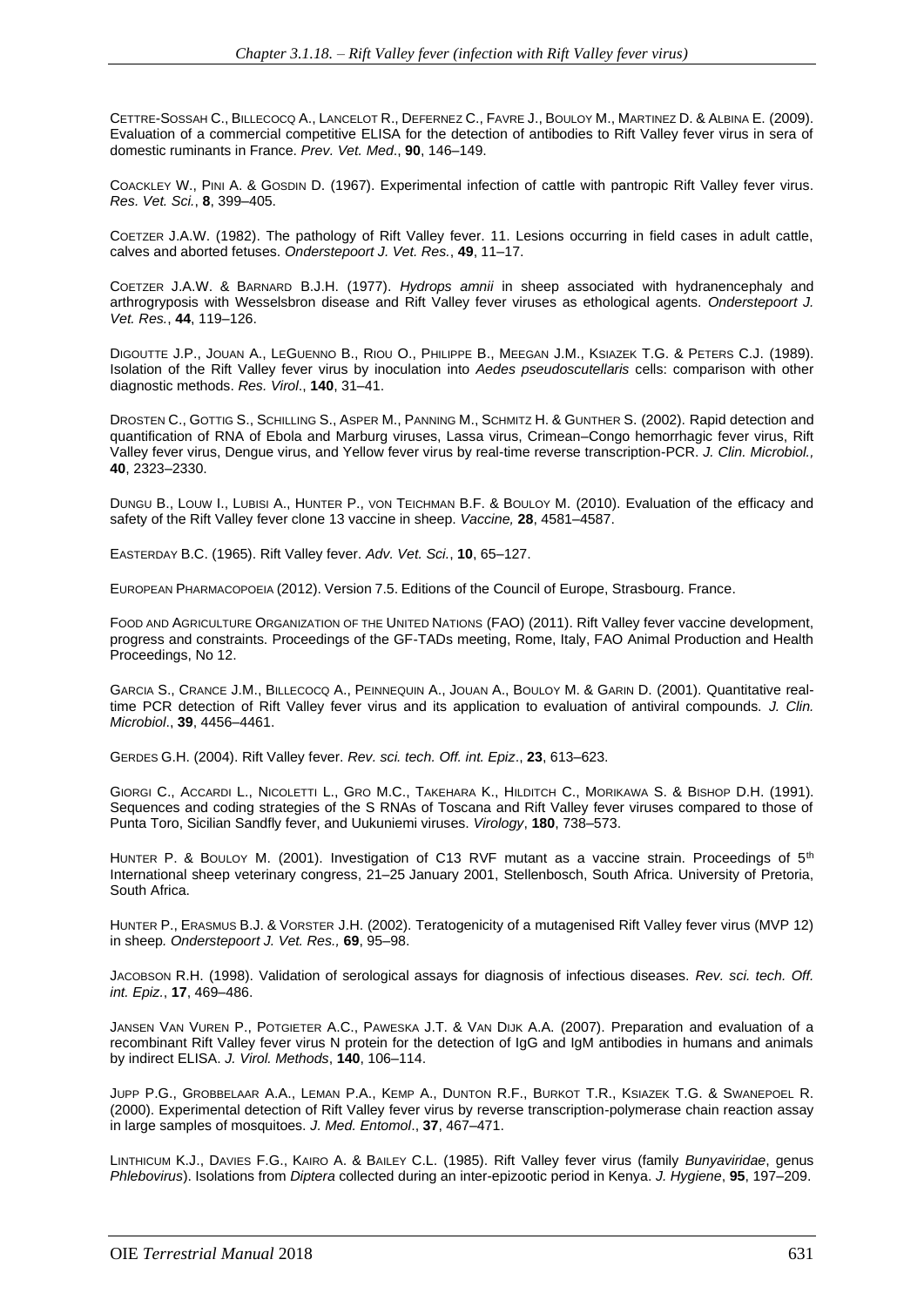MADANI T.A., AL-MAZROU Y.Y., AL-JEFFRI M.H., MISHKHAS A.A., AL-RABEAH A.M., TURKISTANI A.M., AL-SAYED M.O., ABODAHISH A.A., KHAN A.S., KSIAZEK T.G. & SHOBOKSHI O. (2003). Rift Valley fever epidemic in Saudi Arabia: epidemiological, clinical, and laboratory characteristics. *Clin. Infect. Dis.,* **37**, 1084–1092.

MANSFIELD K.L., BANYARD A.C., MCELHINNEY L., JOHNSON N., HORTON D.L., HERNÁNDEZ-TRIANA L.M. & FOOKS A.R. (2015). Rift Valley fever virus: a review of diagnosis and vaccination, and implications for emergence in Europe. *Vaccine*, **33**, 5520–5531. doi: 10.1016/j.vaccine.2015.08.020.

MCINTOSH B.M., RUSSEL D., DOS SANTOS I. & GEAR J.H.S. (1980). Rift Valley fever in humans in South Africa. *S. Afr. Med. J.*, **58**, 803–806.

MEADORS G.F., GIBBS P.H., & PETERS C.J. (1986). Evaluations of a new Rift Valley fever vaccine: Safety and immunogenicity trials. *Vaccine*, **4,** 179–184.

MEEGAN J.M. (1981). Rift Valley fever in Egypt: An overview of the epizootics in 1977 and 1978. *Contrib. Epidemiol. Biostat.*, **3**, 100–103.

MEEGAN J.M. & BAILEY C.L. (1989). Rift Valley fever. *In:* The Arboviruses: Epidemiology and Ecology, Vol. IV, Monath T.P., ed. CRC Press, Boca Raton, Florida, USA, 52–76.

MORRILL J.C., MEBUS C.A. & PETERS C.J. (1997a). Safety and efficacy of a mutagen-attenuated Rift Valley fever virus vaccine in cattle. *Am. J. Vet. Res*., **58**, 1104–1109.

MORRILL J.C., MEBUS C.A. & PETERS C.J. (1997b). Safety of a mutagen-attenuated Rift Valley fever virus vaccine in fetal and neonatal bovids. *Am. J. Vet. Res*., **58**, 1110–1114.

MULLER R., SALUZZO J.F., LOPEZ N., DREIER T., TURRELL M., SMITH J. & BOULOY M. (1995). Characterization of clone 13 – a naturally attenuated avirulent isolate of Rift Valley fever virus which is altered in the small segment*. Am. J. Trop. Med. Hyg.,* **53**, 405–411.

MUNYUA P., MURITHI R.M., WAINWRIGHT S., GITHINJI J., HIGHTOWER A., MUTONGA D., MACHARIA J., ITHONDEKA P.M., MUSAA J., BREIMAN R.F., BLOLAND P. & NJENGA M.K. (2010). Rift Valley fever outbreak in livestock in Kenya, 2006– 2007. *Am. J. Trop. Med. Hyg*., **83**, 58–64.

NAKANE P.K. & AKIRA KAWAOI A. (1974). Peroxidase-labeled antibody. A new method of conjugation. *J. Histochem. Cytochem*., **22**, 1084–1091.

PAWESKA J.T., BURT F.J., ANTHONY F., SMITH S.J., GROBBELAAR A.A., CROFT J.E., KSIAZEK T.G. & SWANEPOEL R. (2003). IgG-sandwich and IgM-capture enzyme-linked immunosorvent assay for the detection of antibody to Rift Valley fever virus in domestic ruminants*. J. Virol. Methods*, **113**, 103–112.

PAWESKA J.T., MORTIMER E., LEMAN P.A. & SWANEPOEL R. (2005). An inhibition enzyme-linked immunosorbent assay for the detection of antibody to Rift Valley fever virus in humans, domestic and wild ruminants. *J. Virol. Methods,* **127**, 10–18.

SALL A.A., THONNON J., SENE O.K., FALL A., NDIAYE M., BAUDES B., MATHIOT C. & BOULOY M. (2001). Single-tube and nested reverse transcriptase-polymerase chain reaction for the detection of Rift Valley fever virus in human and animal sera. *J. Virol. Methods,* **91**, 85–92.

SMITHBURN K.C. (1949). Rift Valley fever; the neurotropic adaptation of the virus and the experimental use of this modified virus as a vaccine. *Br. J. Exp.*, **30**, 1–16.

SWANEPOEL R. & COETZER J.A.W. (1994). Rift Valley fever. *In:* Infectious Diseases of Livestock with Special Reference to Southern Africa. Vol. 1, Coetzer J.A.W., Thomson G.R. & Tustin R.C., eds. Oxford University Press, UK.

SWANEPOEL R., STUTHERS J.K., ERASMUS M.J., SHEPHERD S.P., MCGILLIVRAY G.M., SHEPHERD A.J., ERASMUS B.J. & BARNARD B.J.H. (1986). Comparative pathogenicity and antigenic cross-reactivity of Rift Valley fever and other African phleboviruses in sheep. *J. Hyg.* (*Camb.*), **97**, 331–346.

VAN VUREN P.J. & PAWESKA J.T. (2010). Comparison of enzyme-linked immunosorbent assay-based techniques for the detection of antibody to Rift Valley fever virus in thermochemically inactivated sheep sera. *Vector Borne Zoonotic Dis*., **10**, 697–699.